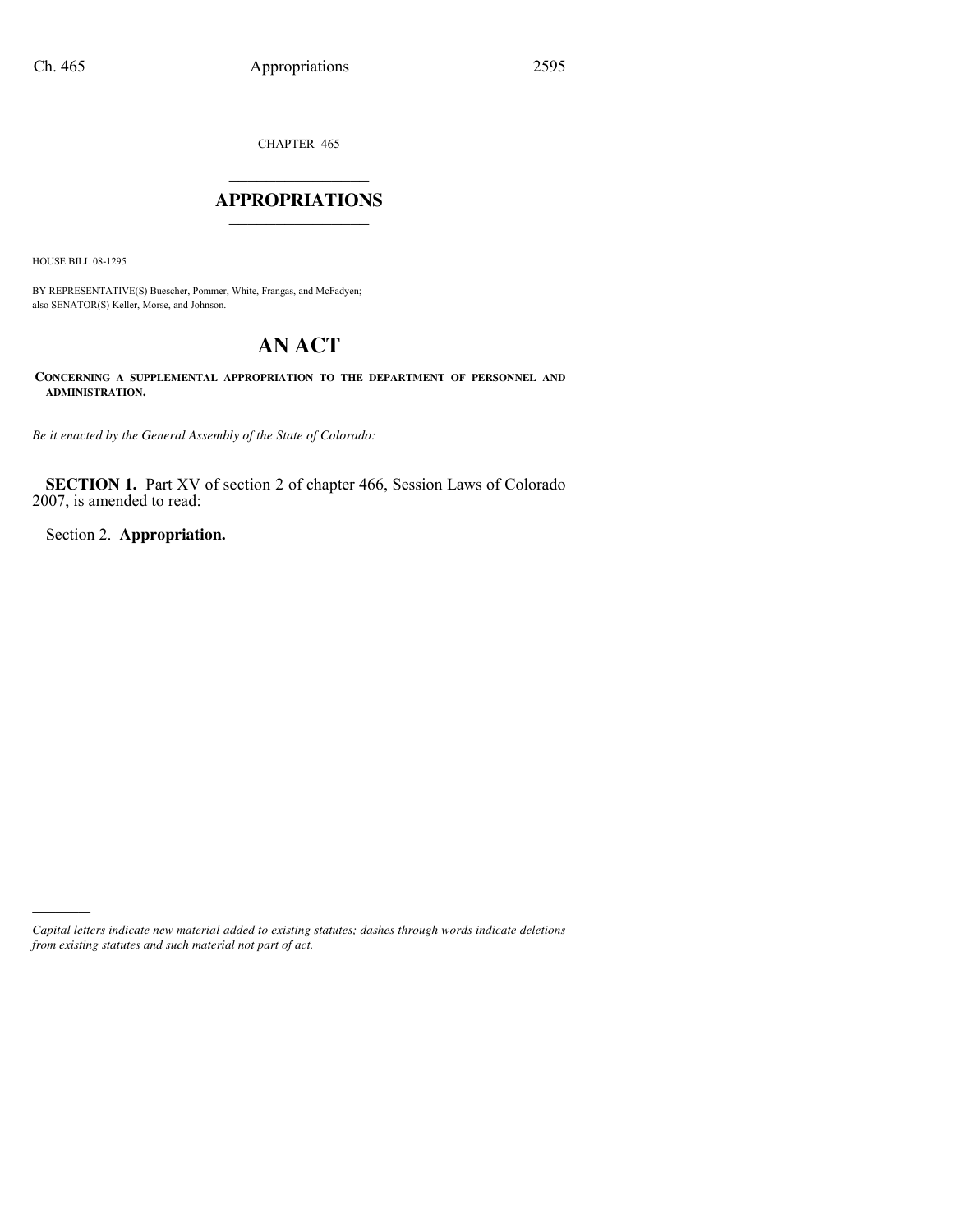|                    |       | <b>APPROPRIATION FROM</b> |                               |                             |                      |                         |  |
|--------------------|-------|---------------------------|-------------------------------|-----------------------------|----------------------|-------------------------|--|
| ITEM &<br>SUBTOTAL | TOTAL | GENER AL.<br>FUND         | <b>GENERAL</b><br><b>FUND</b> | <b>CASH</b><br><b>FUNDS</b> | CASH<br><b>FUNDS</b> | FEDERAL<br><b>FUNDS</b> |  |
|                    |       |                           | <b>EXEMPT</b>                 |                             | <b>EXEMPT</b>        |                         |  |
| \$                 |       |                           |                               |                             |                      |                         |  |

### **PART XVDEPARTMENT OF PERSONNEL AND ADMINISTRATION**

### **(1) EXECUTIVE DIRECTOR'S OFFICE**

| Personal Services                                                     | 1,648,595          |         |                          | $1,648,595(T)^a$            |
|-----------------------------------------------------------------------|--------------------|---------|--------------------------|-----------------------------|
|                                                                       | $(21.5$ FTE)       |         |                          |                             |
| Health, Life, and Dental                                              | 2,317,727          | 631,543 | $67,089(T)$ <sup>b</sup> | $1,619,095(T)$ <sup>c</sup> |
| Short-term Disability                                                 | 39,612             | 4,279   | $1,662(T)^{b}$           | $33,671(T)^d$               |
| S.B. 04-257 Amortization<br><b>Equalization Disbursement</b>          | 364,552            | 38,404  | $15,339(T)^{b}$          | 310,809(T) <sup>d</sup>     |
| S.B. 06-235 Supplemental<br>Amortization Equalization<br>Disbursement | 74,808             | 6,858   | $3,196(T)^{b}$           | 64,754(T) <sup>d</sup>      |
|                                                                       |                    |         |                          |                             |
| Salary Survey and Senior<br><b>Executive Service</b>                  | 1,013,184          | 351,591 | $26,548(T)$ <sup>b</sup> | $635,045(T)$ <sup>c</sup>   |
| Performance-based Pay                                                 |                    |         |                          |                             |
| Awards                                                                | 452,094            | 147,659 | $12,622(T)$ <sup>b</sup> | $291,813(T)^c$              |
| Shift Differential                                                    | 77,436             |         |                          | $77,436^{\circ}$            |
| Workers' Compensation                                                 | <del>391,999</del> | 100,837 | $2,168(f)^6$             | 288,994(f)                  |
|                                                                       | 229,279            | 58,979  | $1,268(T)^{b}$           | $169,032(T)^c$              |
| <b>Operating Expenses</b>                                             | 99,842             |         |                          | $99,842(T)$ <sup>f</sup>    |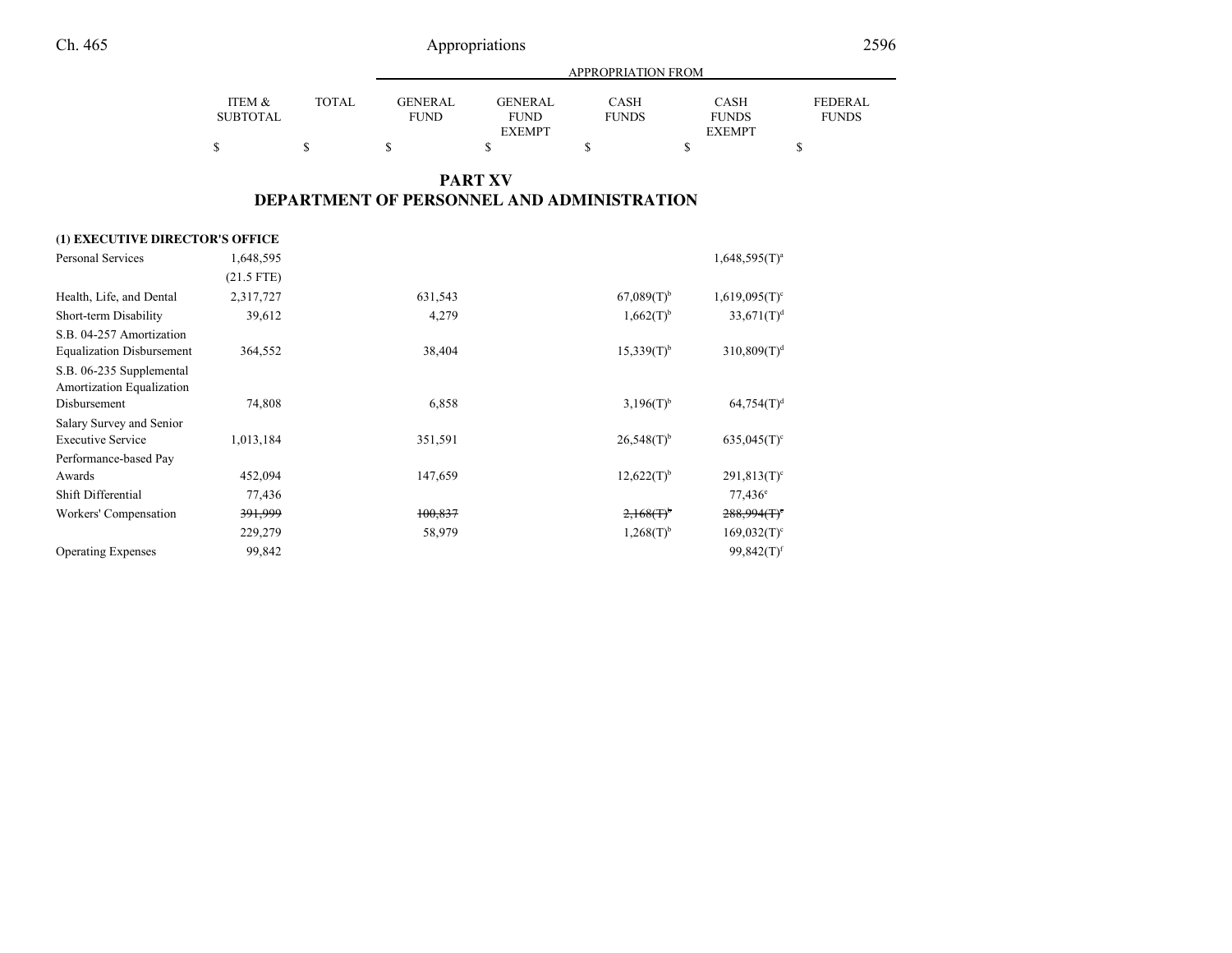| Legal Services for 3,432       |           |           |                       |                           |
|--------------------------------|-----------|-----------|-----------------------|---------------------------|
| hours                          | 247,207   | 202,196   |                       | $45,011(T)^c$             |
| Administrative Law Judge       |           |           |                       |                           |
| Services                       | 428       |           |                       | $428(f)$ <sup>c</sup>     |
|                                | 2,511     |           |                       | $2,511(T)^c$              |
| Purchase of Services from      |           |           |                       |                           |
| Computer Center                | 2,554,882 | 1,972,624 |                       | $582,258(f)$ <sup>c</sup> |
|                                | 3,053,345 | 2,357,487 |                       | $695,858(T)^c$            |
| Multiuse Network Payments      | 41,251    |           |                       | 41,251(T)                 |
|                                | 101,764   |           |                       | $101,764(T)$ <sup>c</sup> |
| Payment to Risk                |           |           |                       |                           |
| Management and Property        |           |           |                       |                           |
| Funds                          | 861,746   | 221,674   | $4,766(f)^6$          | $635,306(f)^c$            |
|                                | 560,892   | 144,283   | 3,102(T) <sup>b</sup> | $413,507(T)$ <sup>c</sup> |
| Vehicle Lease Payments         | 160,341   | 2,910     |                       | 157,431(T)                |
|                                | 116,706   | 2,118     |                       | $114,588(T)^c$            |
| Leased Space                   | 1,453,054 | 482,497   | $17,163^8$            | $953,394(T)$ <sup>c</sup> |
| Capitol Complex Leased         |           |           |                       |                           |
| Space                          | 1,189,460 | 568,662   |                       | $620,798(f)$ <sup>c</sup> |
|                                | 1,195,160 | 571,387   |                       | $623,773(T)$ <sup>c</sup> |
| <b>Communications Services</b> |           |           |                       |                           |
| Payments                       | 1,149     | 1,149     |                       |                           |
|                                | 849       | 849       |                       |                           |
| <b>Test Facility Lease</b>     | 119,842   | 119,842   |                       |                           |
| <b>Employment Security</b>     |           |           |                       |                           |
| Contract Payment               | 17,400    | 10,889    |                       | $6,511(T)$ <sup>h</sup>   |
|                                |           |           |                       |                           |

Ch. 465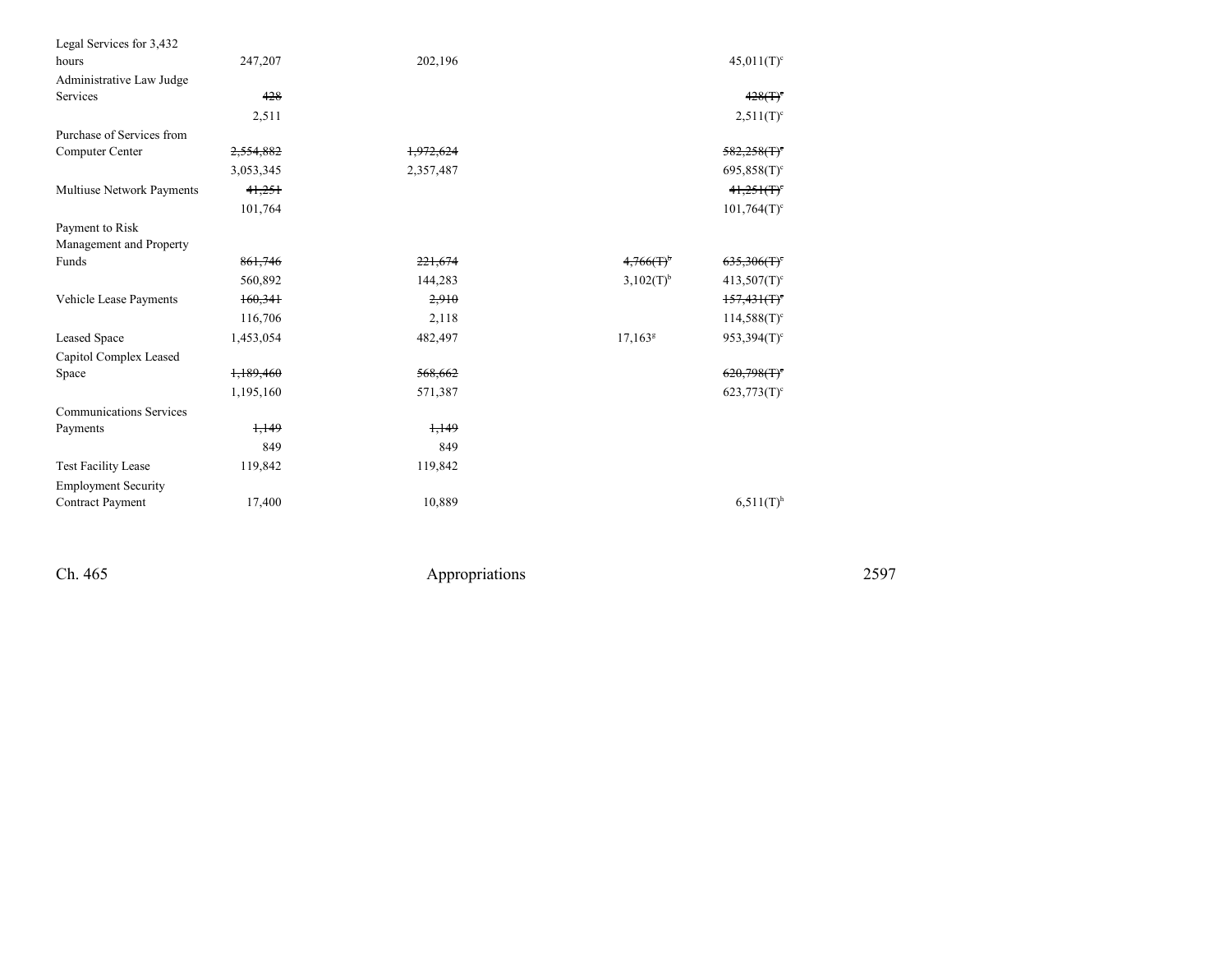|                                                           |                           |                                     | <b>APPROPRIATION FROM</b>     |                                                |                             |                                              |                                |
|-----------------------------------------------------------|---------------------------|-------------------------------------|-------------------------------|------------------------------------------------|-----------------------------|----------------------------------------------|--------------------------------|
|                                                           | ITEM &<br><b>SUBTOTAL</b> | <b>TOTAL</b>                        | <b>GENERAL</b><br><b>FUND</b> | <b>GENERAL</b><br><b>FUND</b><br><b>EXEMPT</b> | <b>CASH</b><br><b>FUNDS</b> | <b>CASH</b><br><b>FUNDS</b><br><b>EXEMPT</b> | <b>FEDERAL</b><br><b>FUNDS</b> |
|                                                           | \$                        | \$                                  | \$                            | \$                                             | \$                          | \$                                           | \$                             |
| <b>Employees Emeritus</b><br>Retirement                   | 11,370                    |                                     | 11,370                        |                                                |                             |                                              |                                |
| Health Insurance Portability<br>and Accountability Act of |                           |                                     |                               |                                                |                             |                                              |                                |
| 1996 - Security Remediation                               | 189,257<br>$(2.0$ FTE)    |                                     | 71,247                        |                                                |                             | $118,010(T)^{i}$                             |                                |
|                                                           |                           | <del>13,327,236</del><br>13,386,486 |                               |                                                |                             |                                              |                                |

<sup>a</sup> This amount shall be from indirect cost recoveries.

<sup>b</sup> These amounts shall be from user fees from non-state agencies.

c These amounts shall be from user fees from other state agencies.

<sup>d</sup> Of these amounts, \$357,891 shall be from user fees from other state agencies, \$27,796 shall be from statewide indirect cost recoveries from the Department of Labor and Employment, and \$23,547 shall be from indirect cost recoveries.

e Of this amount, \$61,019(T) shall be from the Department of Personnel Revolving Fund created in Section 24-30-1108 (1), C.R.S., the Telecommunications Revolving Fund created in Section 24-30-908 (1), C.R.S., and the Computer Services Revolving Fund created in Section 24-30-1606 (2), C.R.S., and \$16,417 shall be from reserves in the Public Safety Communications Trust Fund created in Section 24-30-908.5 (1), C.R.S. For informational purposes, funds from the Departmentof Personnel Revolving Fund, the Telecommunications Revolving Fund, and the Computer Services Revolving Fund, originate as user fees transferred from otherstate agencies.

f This amount shall be from indirect cost recoveries.

<sup>g</sup> This amount shall be from the Supplier Database Cash Fund created in Section 24-102-202.5 (2) (a), C.R.S.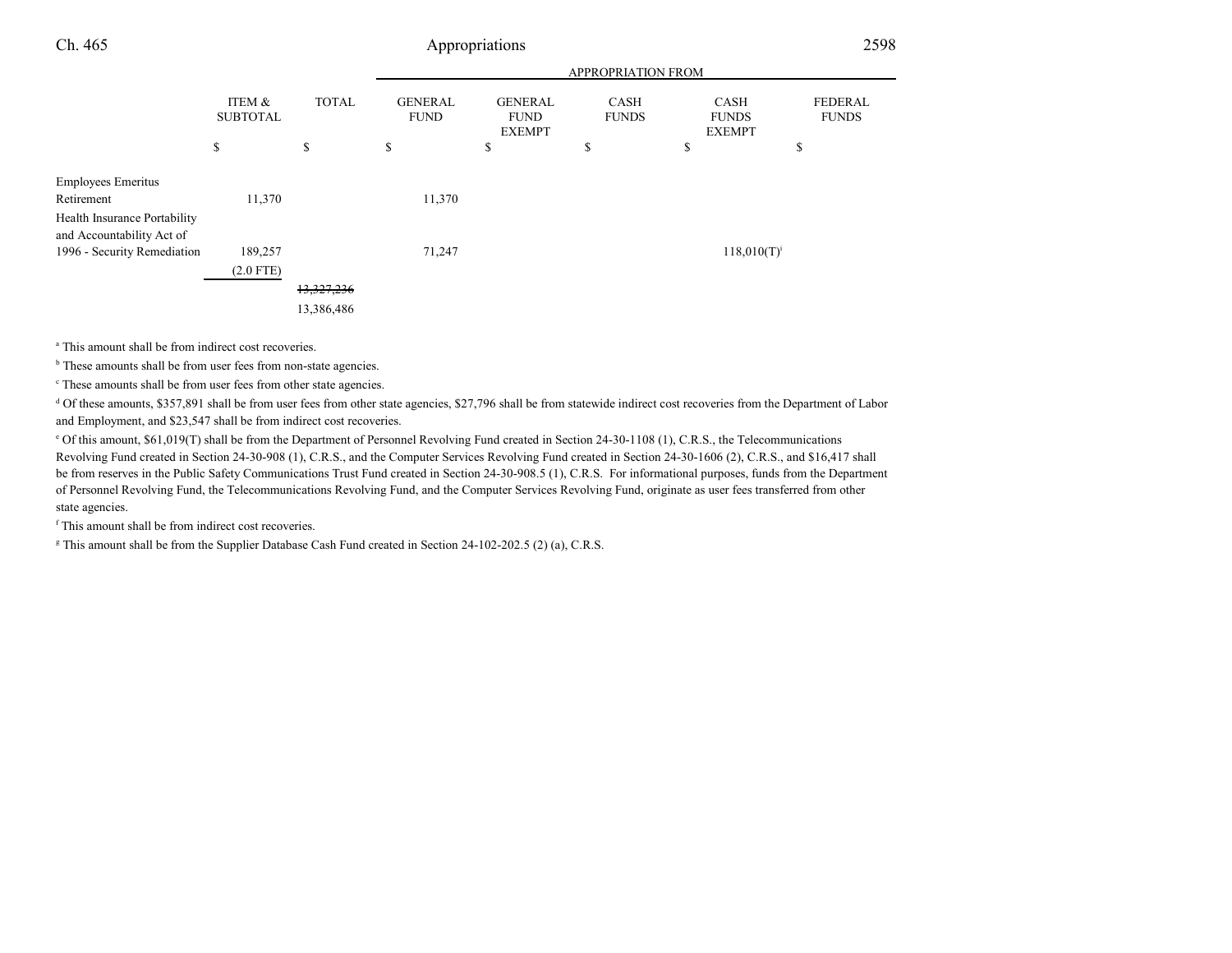h Of this amount, \$2,291 shall be from the Department of Human Services, \$1,228 shall be from the Department of Natural Resources, \$922 shall be from the Department of Personnel, \$744 shall be from the Department of Law, \$597 shall be from the Department of Agriculture, \$368 shall be from the Department of PublicHealth and Environment, \$101 shall be from the Department of Regulatory Agencies, \$88 shall be from the Department of Revenue, \$65 shall be from the Department of Local Affairs, \$62 shall be from the Department of Corrections, \$32 shall be from the Department of Public Safety, and \$13 shall be from theDepartment of State.

<sup>i</sup> This amount shall be from the Computer Services Revolving Fund pursuant to Section 24-30-1606 (2), C.R.S. For informational purposes, this amount originates as user fees transferred from other state agencies.

#### **(2) DIVISION OF HUMANRESOURCES (A) Human Resource Services<sup>20</sup>** (1) State Agency ServicesPersonal Services 1,964,350 (27.2 FTE)88,462 Operating Expenses 2,052,812 $2,052,812(T)^{a}$

<sup>a</sup> Of this amount, \$1,603,229 shall be from indirect cost recoveries and \$449,583 shall be from statewide indirect cost recoveries from the Department of Labor and Employment.

| (2) Training Services     |             |            |                          |
|---------------------------|-------------|------------|--------------------------|
| Personal Services         | 61.811      | $25,444^a$ | $36,367(T)$ <sup>b</sup> |
|                           | $(1.0$ FTE) |            |                          |
| <b>Operating Expenses</b> | 17,169      |            | $17.169(T)^{b}$          |
| Indirect Cost Assessment  | 35,034      |            | $35,034(T)$ <sup>b</sup> |
|                           | 114.014     |            |                          |

Ch. 465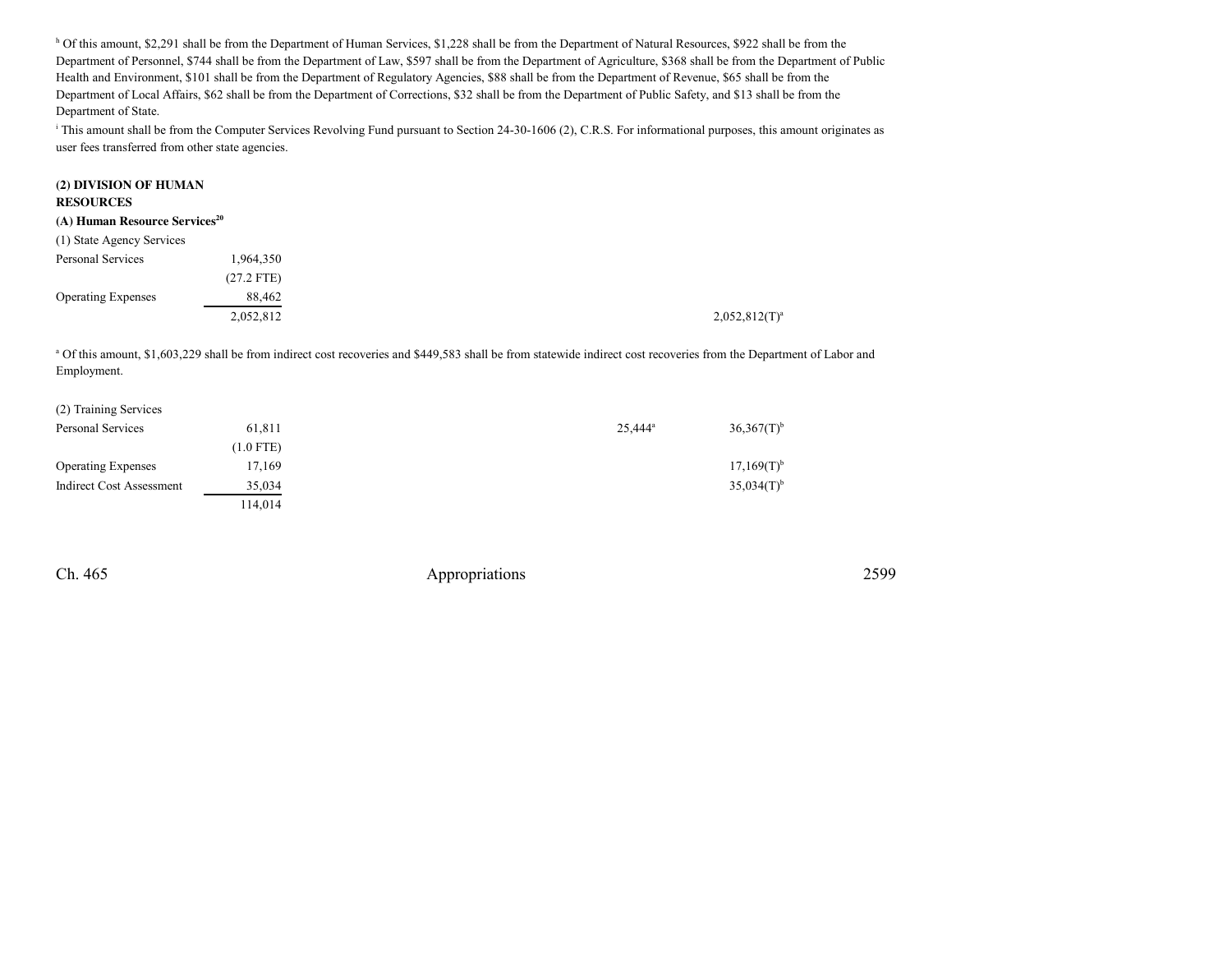|          |       | APPROPRIATION FROM |                |              |               |                |
|----------|-------|--------------------|----------------|--------------|---------------|----------------|
| ITEM &   | TOTAL | GENERAL            | <b>GENERAL</b> | <b>CASH</b>  | <b>CASH</b>   | <b>FEDERAL</b> |
| SUBTOTAL |       | <b>FUND</b>        | <b>FUND</b>    | <b>FUNDS</b> | <b>FUNDS</b>  | <b>FUNDS</b>   |
|          |       |                    | <b>EXEMPT</b>  |              | <b>EXEMPT</b> |                |
| \$       |       |                    |                |              |               |                |

a This amount shall be from the sale of job reference manuals to and training revenue from non-state agencies.

<sup>b</sup> These amounts shall be from training revenue from state agencies.

| (3) Colorado State<br><b>Employees Assistance</b><br>Program |             |
|--------------------------------------------------------------|-------------|
| <b>Personal Services</b>                                     | 298,474     |
|                                                              | $(4.5$ FTE) |
| <b>Operating Expenses</b>                                    | 37,233      |
| <b>Indirect Cost Assessment</b>                              | 63,788      |
|                                                              | 399,495     |

<sup>a</sup> This amount shall be set forth by the Department in the program procedures adopted pursuant to Section 24-50-604 (1) (k) (IV), C.R.S., and may include, but need not be limited to, funds from the Group Benefit Plans Reserve Fund created in Section 24-50-613 (1), C.R.S., the Risk Management Fund created in Section24-30-1510 (1), C.R.S., and any interest derived from said funds.

#### **(B) Employee Benefits Services**

| Personal Services         | 905,502      | $905,502$ <sup>a</sup> |
|---------------------------|--------------|------------------------|
|                           | $(12.0$ FTE) |                        |
| <b>Operating Expenses</b> | 52,225       | $52,225^{\rm a}$       |
| <b>Utilization Review</b> | 40,000       | 40,000 <sup>b</sup>    |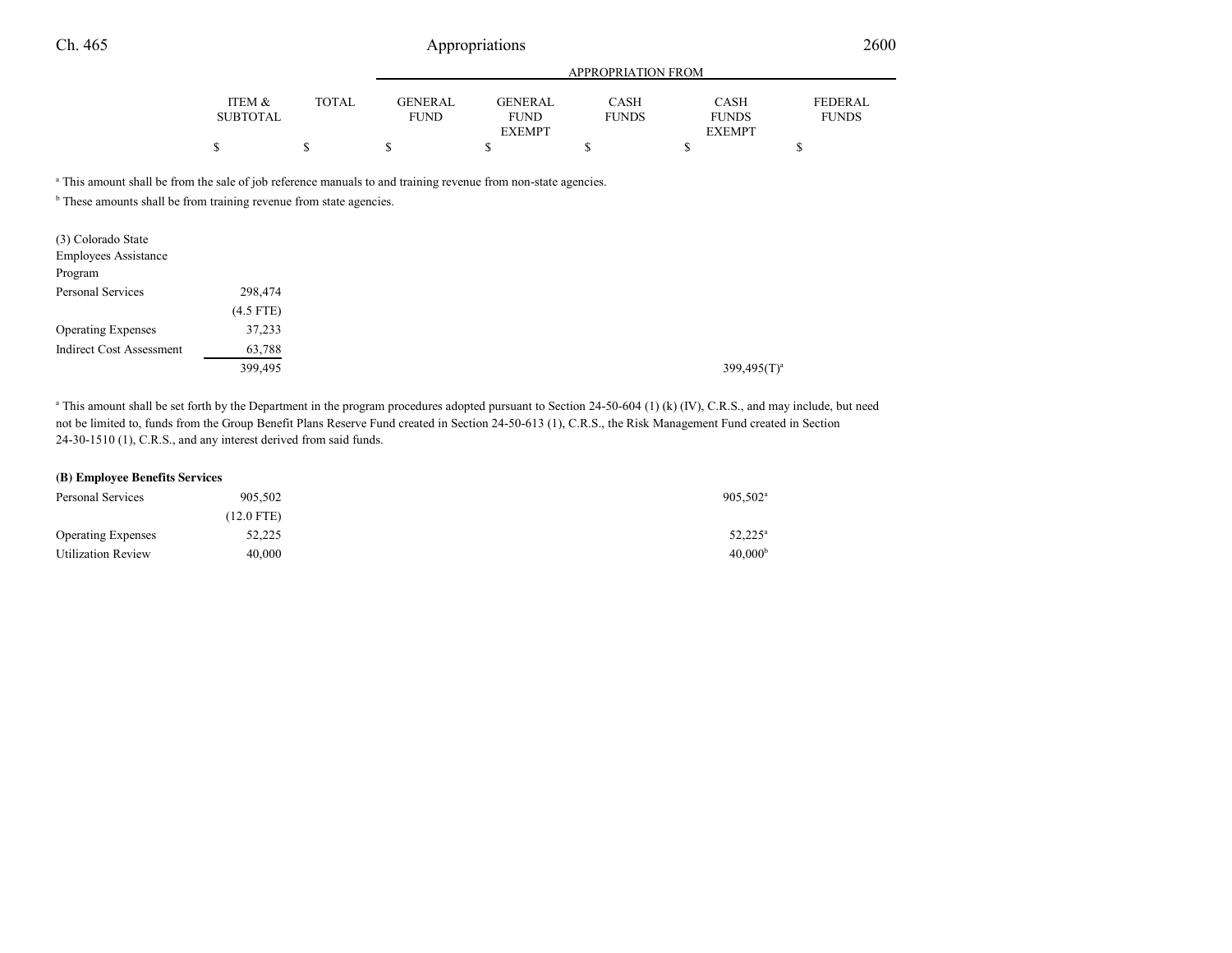| Deferred Compensation                                  |           |                        |
|--------------------------------------------------------|-----------|------------------------|
| Plans                                                  | 84,500    | $84,500^{\circ}$       |
| Deferred Compensation                                  |           |                        |
| Administration (TPA)                                   | 682,000   | 682,000°               |
| Defined Contribution Plans                             | 11.226    | $11,226$ <sup>d</sup>  |
| Deferred Compensation Plan<br>and Defined Contribution |           |                        |
| Plans Performance Audits                               | 160,000   | $160,000$ <sup>e</sup> |
| <b>Indirect Cost Assessment</b>                        | 98,315    | 98,315 <sup>a</sup>    |
|                                                        | 2,033,768 |                        |

<sup>a</sup> Of these amounts, \$853,736 shall be from the Group Benefit Plans Reserve Fund pursuant to Section 24-50-613 (2), C.R.S., \$146,200 shall be from the Deferred Compensation Administration Fund pursuant to Section 24-52-102 (5) (a), C.R.S., and \$56,106 shall be from the Defined Contribution Plan Administration Fundpursuant to Section 24-52-203 (9) (b), C.R.S.

<sup>b</sup> This amount shall be from the Group Benefit Plans Reserve Fund pursuant to Section 24-50-613 (2), C.R.S.

<sup>c</sup> These amount shall be from the Deferred Compensation Administration Fund pursuant to Section 24-52-102 (5) (a), C.R.S.

<sup>d</sup> This amount shall be from the Defined Contribution Plan Administration Fund pursuant to Section 24-52-203 (9) (b), C.R.S.

<sup>e</sup> Of this amount, \$80,000 shall be from the Group Benefit Plans Reserve Fund pursuant to Section 24-50-613 (2), C.R.S., DEFERRED COMPENSATION ADMINISTRATION FUND PURSUANT TO SECTION 24-52-102 (5) (a), C.R.S., and \$80,000 shall be from the Defined Contribution Plan Administration Fund pursuant to Section 24-52-203 (9) (b), C.R.S.

#### **(C) Risk Management Services**

| Personal Services         | 605.973 | $605.973(T)^a$ |
|---------------------------|---------|----------------|
|                           |         | $(9.0$ FTE)    |
| <b>Operating Expenses</b> | 57.104  | $57,104(T)^a$  |
| Audit Expense             | 63.120  | $63,120(T)^a$  |

Ch. 465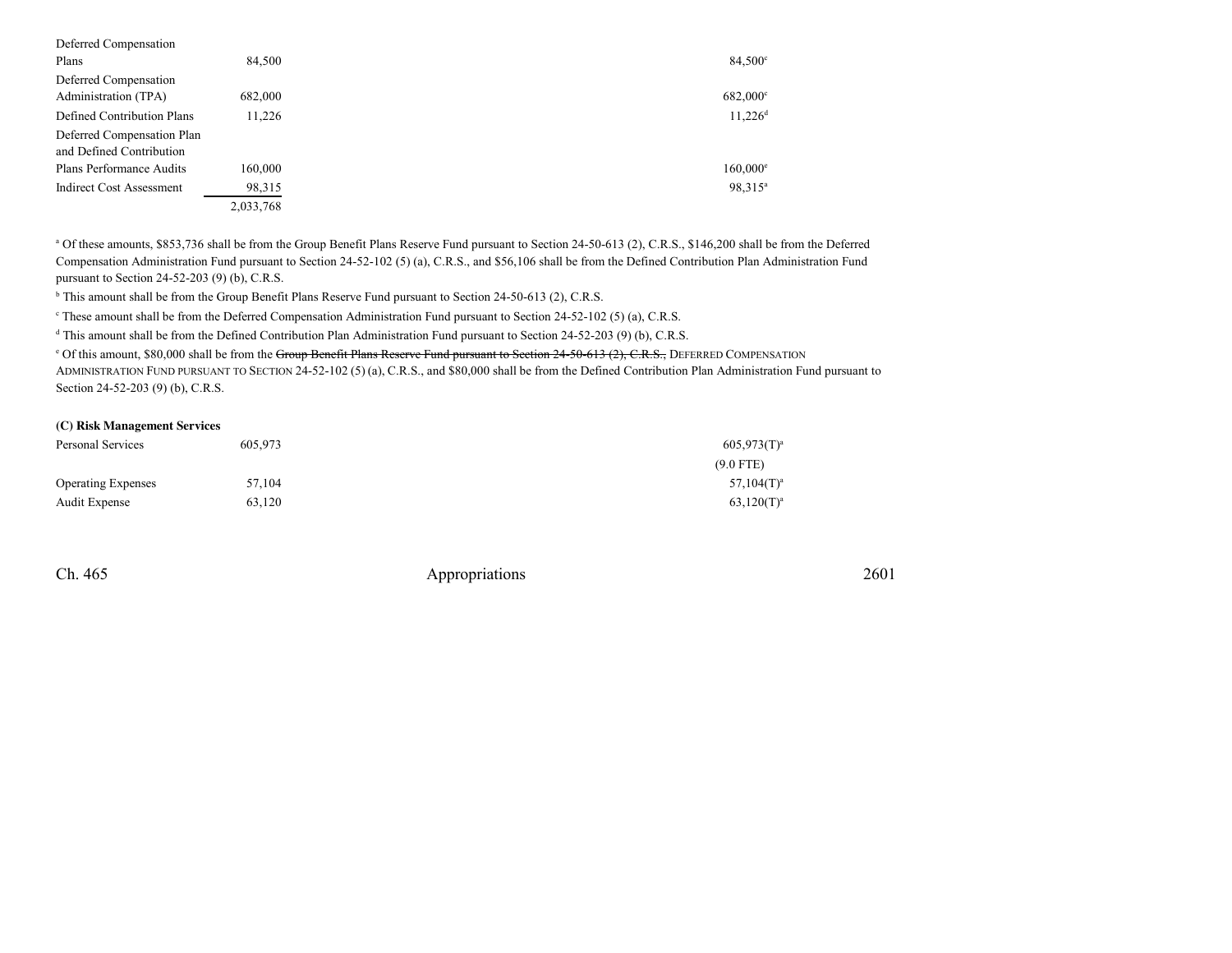|                                    |                           | <b>APPROPRIATION FROM</b> |                               |                                                |                             |                                              |                                |
|------------------------------------|---------------------------|---------------------------|-------------------------------|------------------------------------------------|-----------------------------|----------------------------------------------|--------------------------------|
|                                    | ITEM &<br><b>SUBTOTAL</b> | <b>TOTAL</b>              | <b>GENERAL</b><br><b>FUND</b> | <b>GENERAL</b><br><b>FUND</b><br><b>EXEMPT</b> | <b>CASH</b><br><b>FUNDS</b> | <b>CASH</b><br><b>FUNDS</b><br><b>EXEMPT</b> | <b>FEDERAL</b><br><b>FUNDS</b> |
|                                    | \$                        | S                         | \$                            | \$                                             | \$                          | \$                                           | \$                             |
| Legal Services for 31,860<br>hours | 2,294,876                 |                           |                               |                                                |                             | $2,294,876(T)$ <sup>b</sup>                  |                                |
| <b>Liability Premiums</b>          | 8, 345, 546               |                           |                               |                                                | $565,666$ (T) <sup>c</sup>  | 7,779,880(T)                                 |                                |
|                                    | 9,255,890                 |                           |                               |                                                | $844,512(T)^c$              | $8,411,378(T)$ <sup>b</sup>                  |                                |
| Property Premiums                  | 8,585,311                 |                           |                               |                                                | $658,338(T)^d$              | $7,926,973$ (T) <sup>o</sup>                 |                                |
|                                    | 9,214,224                 |                           |                               |                                                | 3,346,334(T) <sup>d</sup>   | $5,867,890(T)^e$                             |                                |
| Workers' Compensation              |                           |                           |                               |                                                |                             |                                              |                                |
| Premiums                           | 30, 305, 844              |                           |                               |                                                | $3,691,170(T)^f$            | $26,614,674$ (T) <sup>s</sup>                |                                |
|                                    | 29,807,598                |                           |                               |                                                | 3,131,042(T) <sup>f</sup>   | $26,676,556(T)^8$                            |                                |
| <b>Indirect Cost Assessment</b>    | 137,080                   |                           |                               |                                                |                             | $137,080(T)^a$                               |                                |
|                                    | 50,394,854                |                           |                               |                                                |                             |                                              |                                |
|                                    | 51,435,865                |                           |                               |                                                |                             |                                              |                                |

<sup>a</sup> These amounts shall be from the Risk Management Fund pursuant to Section 24-30-1510 (3), C.R.S., the Self-Insured Property Fund pursuant to Section 24-30-1510.5 (3), C.R.S., and the State Employee Workers' Compensation Account pursuant to Section 24-30-1510.7 (2), C.R.S.

<sup>b</sup> These amounts shall be from appropriations to other state agencies for the Risk Management Fund created in Section 24-30-1510 (1), C.R.S. For informational purposes, moneys in this fund are continuously appropriated for purposes other than the direct and indirect administrative costs of operating the risk managementsystem.

c This amount shall be from appropriations to enterprises within other state agencies for the Risk Management Fund created in Section 24-30-1510 (1), C.R.S. For informational purposes, moneys in this fund are continuously appropriated for purposes other than the direct and indirect administrative costs of operating the riskmanagement system.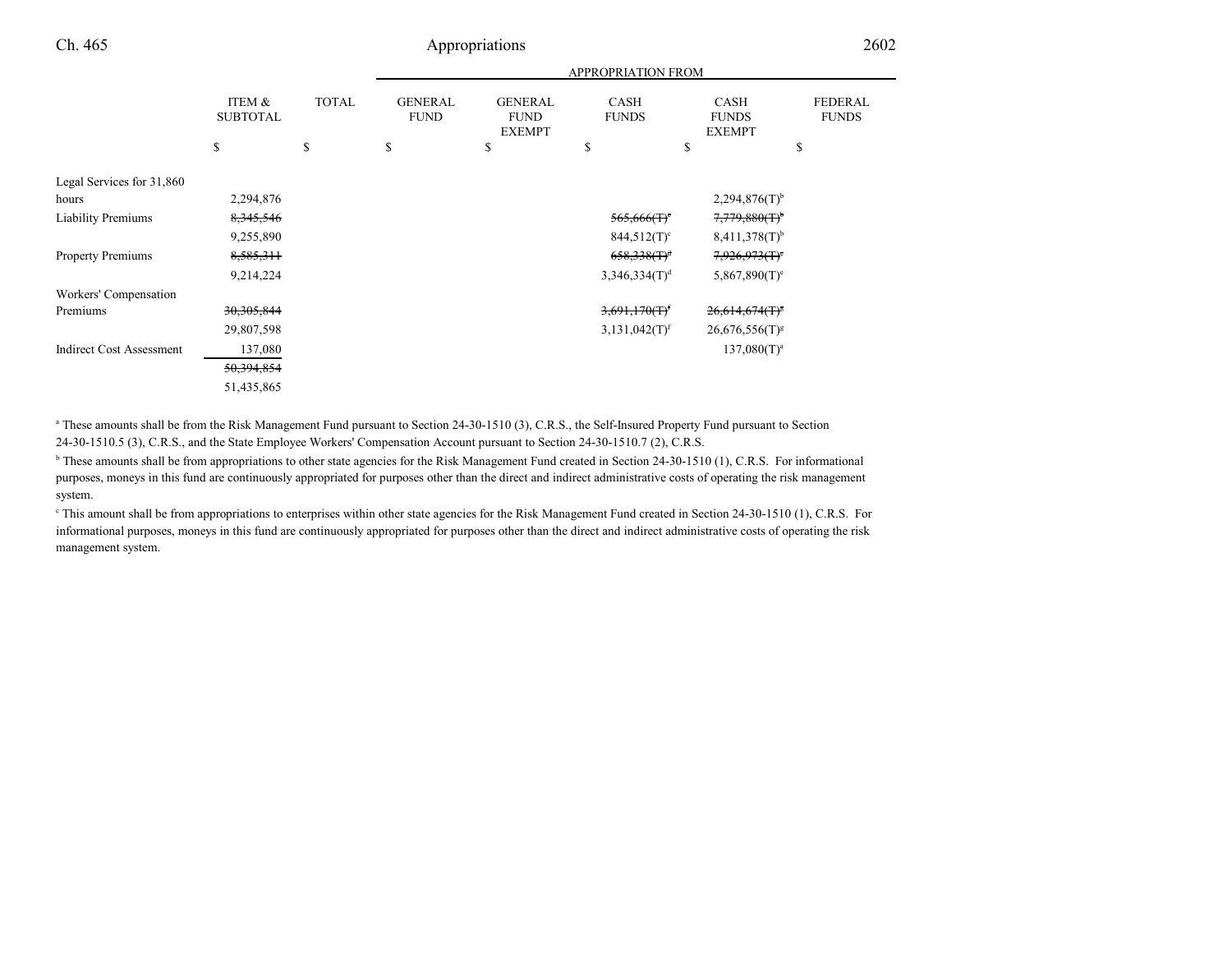<sup>d</sup> This amount shall be from appropriations to enterprises within other state agencies for the Self-Insured Property Fund created in Section 24-30-1510.5 (1), C.R.S. For informational purposes, moneys in this fund are continuously appropriated for purposes other than the direct and indirect administrative costs of operating therisk management system.

e This amount shall be from appropriations to other state agencies for the Self-Insured Property Fund created pursuant to Section 24-30-1510.5 (1), C.R.S. For informational purposes, moneys in this fund are continuously appropriated for purposes other than the direct and indirect administrative costs of operating the riskmanagement system.

<sup>f</sup> This amount shall be from appropriations to enterprises within other state agencies for the State Employee Workers' Compensation Account created in Section24-30-1510.7 (1), C.R.S.

<sup>g</sup> This amount shall be from appropriations to other state agencies for the State Employee Workers' Compensation Account created in Section 24-30-1510.7 (1), C.R.S.

|                           |             | 54,994,943 |         |           |                         |
|---------------------------|-------------|------------|---------|-----------|-------------------------|
|                           |             | 56,035,954 |         |           |                         |
| (3) PERSONNEL BOARD       |             |            |         |           |                         |
| Personal Services         | 437,357     |            | 227,902 | $1,196^a$ | $208,259(T)^{t}$        |
|                           | $(4.8$ FTE) |            |         |           |                         |
| <b>Operating Expenses</b> | 29,033      |            | 27,474  |           | $1,559(T)$ <sup>c</sup> |
|                           |             | 466,390    |         |           |                         |

<sup>a</sup> This amount shall be from receipts collected for copies of information and case documentation.

b Of this amount, \$164,158 shall be from statewide indirect cost recoveries from the Department of State, and \$44,101 shall be from statewide indirect cost recoveriesfrom the Department of Labor and Employment.

<sup>c</sup> This amount shall be from statewide indirect cost recoveries from the Department of State.

**(4) CENTRAL SERVICES**

**(A) Administration**

Ch. 465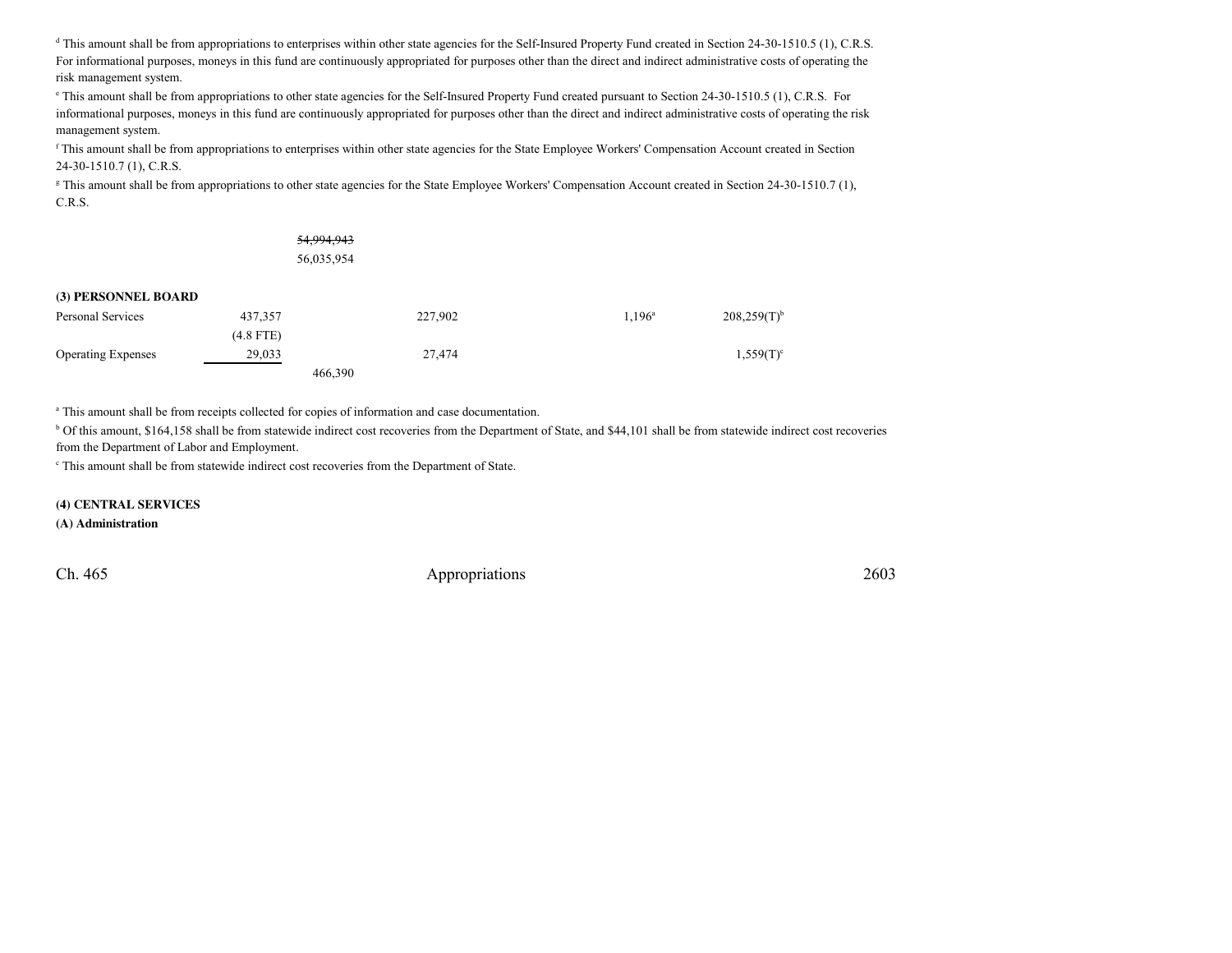| Ch. 465                         |                           |              |                               | Appropriations                                 |                             |                                              | 2604                           |
|---------------------------------|---------------------------|--------------|-------------------------------|------------------------------------------------|-----------------------------|----------------------------------------------|--------------------------------|
|                                 |                           |              |                               |                                                | <b>APPROPRIATION FROM</b>   |                                              |                                |
|                                 | ITEM &<br><b>SUBTOTAL</b> | <b>TOTAL</b> | <b>GENERAL</b><br><b>FUND</b> | <b>GENERAL</b><br><b>FUND</b><br><b>EXEMPT</b> | <b>CASH</b><br><b>FUNDS</b> | <b>CASH</b><br><b>FUNDS</b><br><b>EXEMPT</b> | <b>FEDERAL</b><br><b>FUNDS</b> |
|                                 | \$                        | \$           | \$                            | \$                                             | \$                          | \$                                           | \$                             |
| Personal Services               | 695,491                   |              |                               |                                                |                             |                                              |                                |
| <b>Operating Expenses</b>       | $(10.0$ FTE)<br>77,427    |              |                               |                                                |                             |                                              |                                |
| <b>Indirect Cost Assessment</b> | 84,219                    |              |                               |                                                |                             |                                              |                                |
|                                 | 857,137                   |              |                               |                                                | $42,782(T)^a$               | $814,355(T)$ <sup>b</sup>                    |                                |

<sup>a</sup> This amount shall be from user fees from non-state agencies and from enterprises within other state agencies deposited in the Department of Personnel Revolving Fund pursuant to Section 24-30-1108 (2), C.R.S., and the Motor Fleet Management Fund pursuant to Section 24-30-1115 (1), C.R.S.

<sup>b</sup> This amount shall be from user fees from other state agencies deposited in the Department of Personnel Revolving Fund pursuant to Section 24-30-1108 (2), C.R.S., and the Motor Fleet Management Fund pursuant to Section 24-30-1115 (1), C.R.S.

#### **(B) Integrated Document Factory**

| (1) Reprographics Services |              |                |                             |
|----------------------------|--------------|----------------|-----------------------------|
| Personal Services          | 1,179,949    |                |                             |
|                            | $(24.6$ FTE) |                |                             |
| <b>Operating Expenses</b>  | 2,404,752    |                |                             |
| Indirect Cost Assessment   | 232,704      |                |                             |
|                            | 3,817,405    | $305,456(T)^a$ | $3,511,949(T)$ <sup>b</sup> |

<sup>a</sup> This amount shall be from user fees from non-state agencies and from enterprises within other state agencies deposited in the Department of Personnel Revolving Fund pursuant to Section 24-30-1108 (2), C.R.S.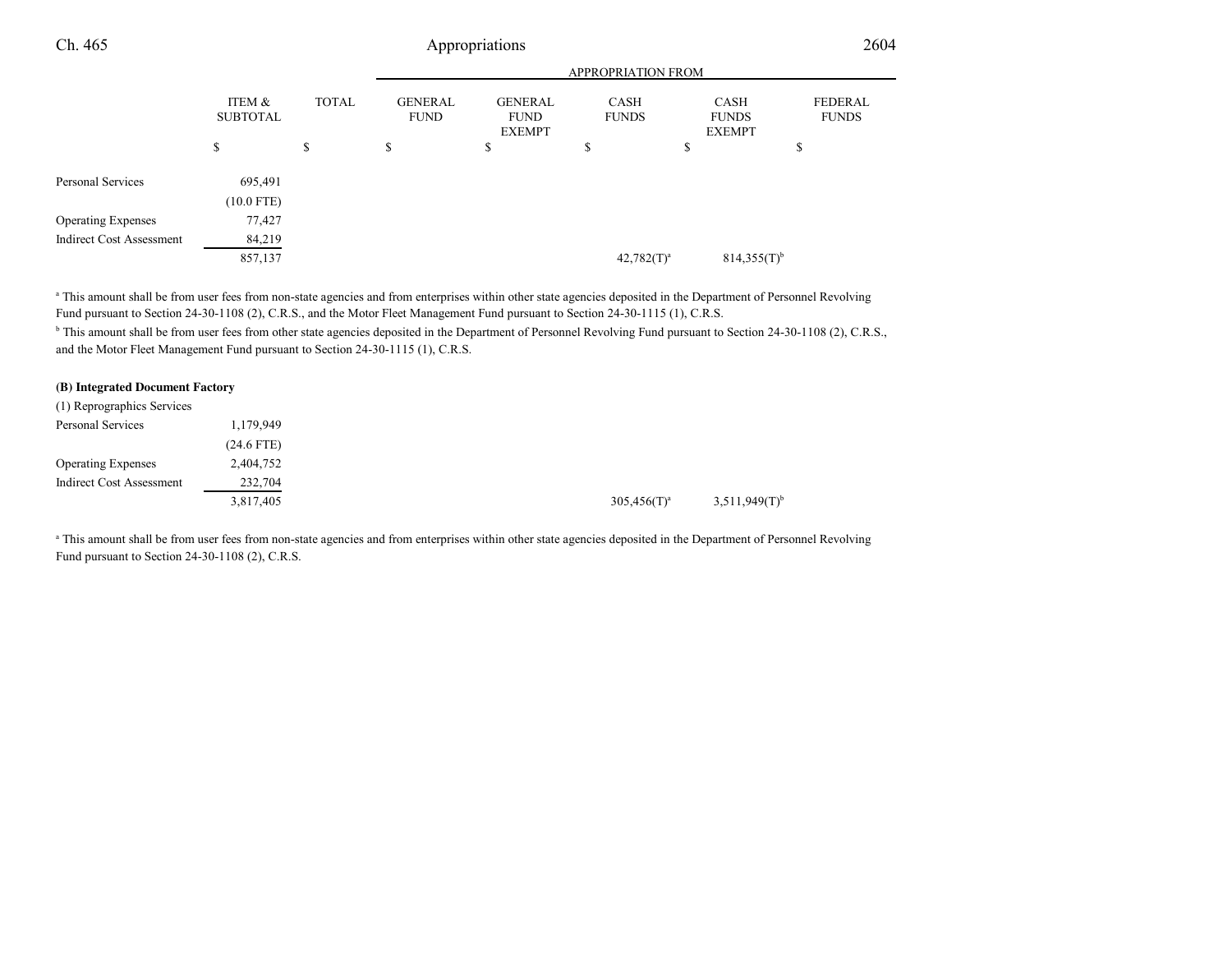<sup>b</sup> This amount shall be from user fees from other state agencies deposited in the Department of Personnel Revolving Fund pursuant to Section 24-30-1108 (2), C.R.S.

| (2) Document Solutions Group    |              |
|---------------------------------|--------------|
| Personal Services               | 2,628,267    |
|                                 | 3,043,615    |
|                                 | $(60.0$ FTE) |
| <b>Operating Expenses</b>       | 404,846      |
| Utilities                       | 58,800       |
| <b>Indirect Cost Assessment</b> | 169,477      |
|                                 | 3,261,390    |
|                                 | 3,676,738    |

<sup>a</sup> This amount shall be from user fees from non-state agencies and from enterprises within other state agencies deposited in the Department of Personnel Revolving Fund pursuant to Section 24-30-1108 (2), C.R.S.

<sup>b</sup> This amount shall be from user fees from other agencies deposited in the Department of Personnel Revolving Fund pursuant to Section 24-30-1108 (2), C.R.S.

| (3) Mail Services               |              |
|---------------------------------|--------------|
| <b>Personal Services</b>        | 1,230,252    |
|                                 | $(36.0$ FTE) |
| <b>Operating Expenses</b>       | 6,788,394    |
|                                 | 7,738,461    |
| <b>Indirect Cost Assessment</b> | 276,199      |
|                                 | 8,294,845    |
|                                 | 9,244,912    |

<sup>a</sup> This amount shall be from user fees from non-state agencies and from enterprises within other state agencies deposited in the Department of Personnel Revolving Fund pursuant to Section 24-30-1108 (2), C.R.S.

Ch. 465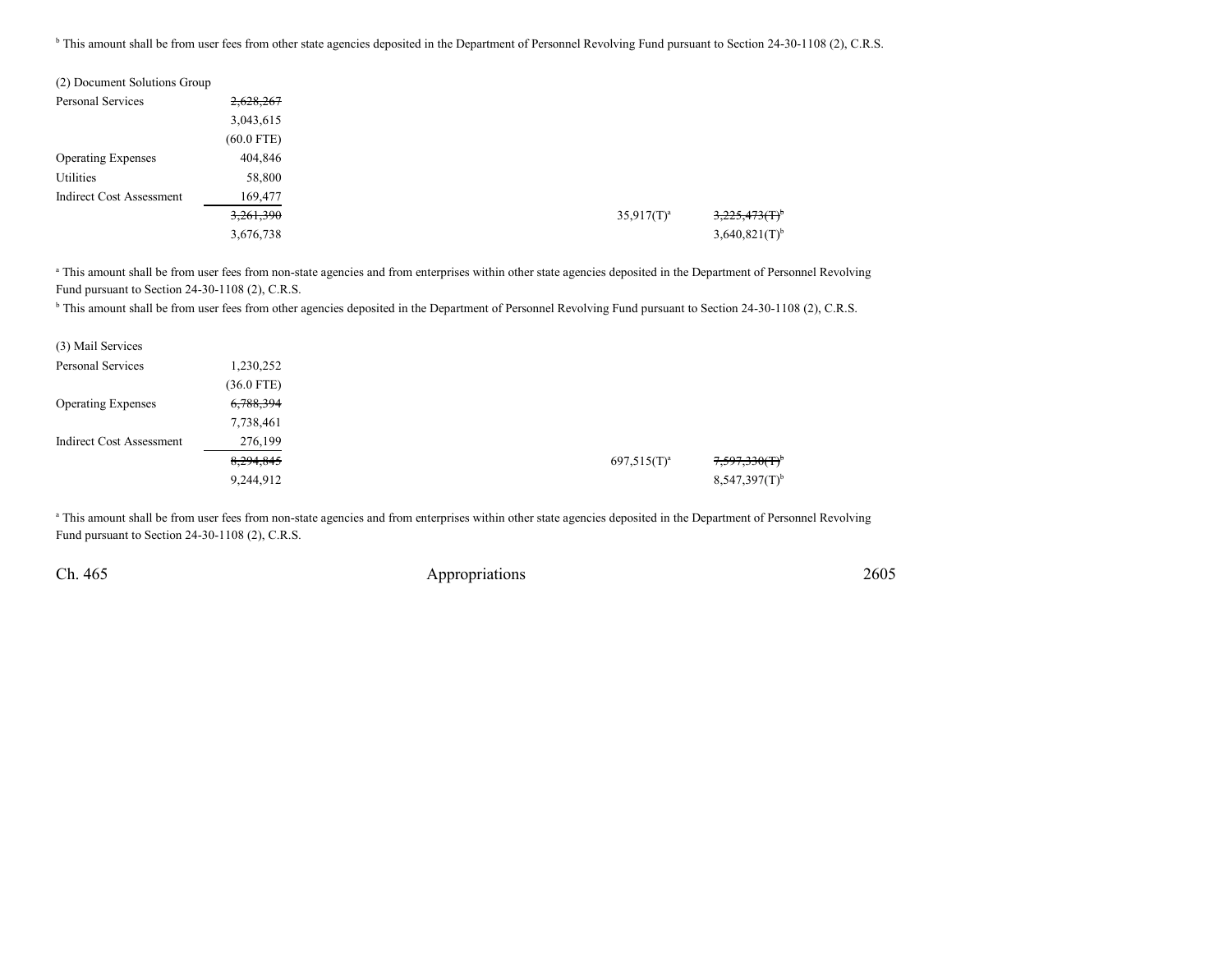|                 |       |             |                | <b>APPROPRIATION FROM</b> |               |                |
|-----------------|-------|-------------|----------------|---------------------------|---------------|----------------|
| ITEM &          | TOTAL | GENERAL     | <b>GENERAL</b> | <b>CASH</b>               | <b>CASH</b>   | <b>FEDERAL</b> |
| <b>SUBTOTAL</b> |       | <b>FUND</b> | <b>FUND</b>    | <b>FUNDS</b>              | <b>FUNDS</b>  | <b>FUNDS</b>   |
|                 |       |             | <b>EXEMPT</b>  |                           | <b>EXEMPT</b> |                |
|                 |       |             |                |                           |               |                |
|                 |       |             |                |                           |               |                |

<sup>b</sup> This amount shall be from user fees from other agencies deposited in the Department of Personnel Revolving Fund pursuant to Section 24-30-1108 (2), C.R.S.

| (C) Fleet Management Program and Motor Pool Services |                           |                             |                               |
|------------------------------------------------------|---------------------------|-----------------------------|-------------------------------|
| Personal Services                                    | 799,562                   |                             |                               |
|                                                      | 812,043                   |                             |                               |
|                                                      | $(16.0$ FTE $)$           |                             |                               |
|                                                      | $(16.3$ FTE)              |                             |                               |
| <b>Operating Expenses</b>                            | 18,515,691                |                             |                               |
|                                                      | 20,922,033                |                             |                               |
| Vehicle Replacement Lease,                           |                           |                             |                               |
| Purchase or Lease/Purchase                           | $13,210,618$ <sup>a</sup> |                             |                               |
|                                                      | 14,370,521 <sup>a</sup>   |                             |                               |
| <b>Indirect Cost Assessment</b>                      | 430,448                   |                             |                               |
|                                                      | 32,956,319                | $1,948,015(T)$ <sup>b</sup> | $31,008,304$ (T) <sup>c</sup> |
|                                                      | 36,535,045                |                             | $34,587,030(T)^c$             |

<sup>a</sup> Pursuant to Section 24-82-801 (2), C.R.S., the Department of Personnel and Administration is authorized to enter into a lease-purchase agreement for the approved FY 2007-08 vehicle replacements and additions. The lease-purchase agreement shall be for a period of up to eight TEN years and shall not exceed an amount over \$17,000,000.

<sup>b</sup> This amount shall be from user fees from enterprises within other state agencies deposited in the Motor Fleet Management Fund pursuant to Section 24-30-1115, C.R.S. Of this amount, it is estimated that \$1,699,042 shall be from the Division of Wildlife, \$188,331 shall be from user fees from the Colorado State Lottery, and\$60,642 shall be from the Department of Corrections.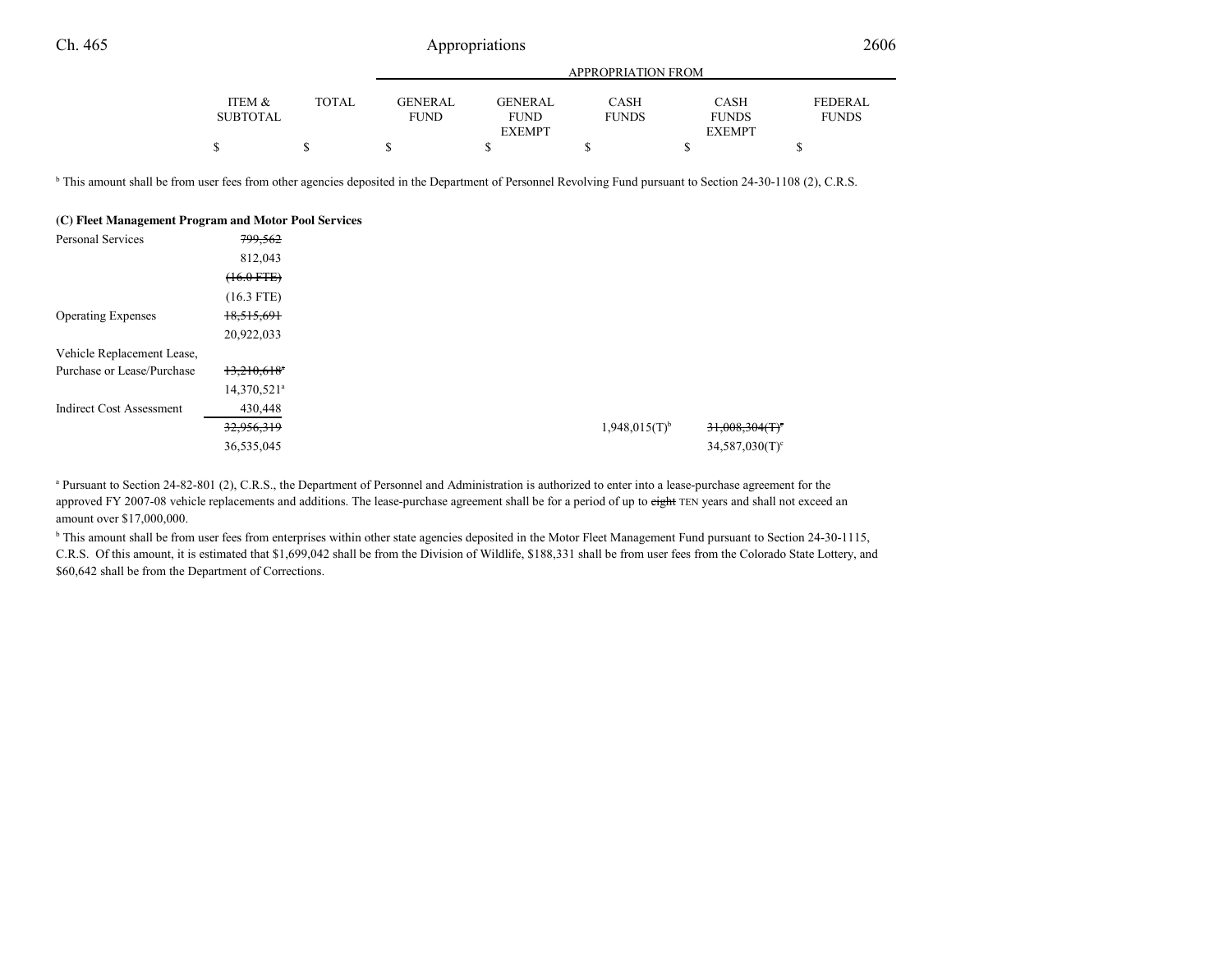<sup>e</sup> This amount shall be from user fees from other agencies deposited in the Motor Fleet Management Fund pursuant to Section 24-30-1115, C.R.S.

| (D) Facilities Maintenance |              |                                                                                                                                                                               |
|----------------------------|--------------|-------------------------------------------------------------------------------------------------------------------------------------------------------------------------------|
| (1) Capitol Complex        |              |                                                                                                                                                                               |
| Facilities                 |              |                                                                                                                                                                               |
| Personal Services          | 2,601,617    |                                                                                                                                                                               |
|                            | $(53.2$ FTE) |                                                                                                                                                                               |
| <b>Operating Expenses</b>  | 1,637,466    |                                                                                                                                                                               |
| Capitol Complex Repairs    | 56,520       |                                                                                                                                                                               |
| Capitol Complex Security   | 289,484      |                                                                                                                                                                               |
| Utilities <sup>107</sup>   | 3,742,802    |                                                                                                                                                                               |
| Indirect Cost Assessment   | 377,456      |                                                                                                                                                                               |
|                            | 8,705,345    | $8,705,345(T)^a$                                                                                                                                                              |
|                            |              |                                                                                                                                                                               |
|                            |              | <sup>a</sup> This amount shall be from user fees from other state agencies deposited in the Department of Personnel Revolving Fund pursuant to Section 24-30-1108 (2), C.R.S. |

(2) Grand Junction State Services Building45,336 Personal Services (1.0 FTE)Operating Expenses 76,873<br>Utilities<sup>107</sup> 87,554 Utilities<sup>107</sup> 209,7633  $5,130(T)^a$   $204,633(T)^b$ 

<sup>a</sup> This amount shall be from user fees from non-state agencies and from enterprises within other state agencies deposited in the Department of Personnel Revolving Fund pursuant to Section 24-30-1108 (2), C.R.S.

<sup>b</sup> This amount shall be from user fees from other state agencies deposited in the Department of Personnel Revolving Fund pursuant to Section 24-30-1108 (2), C.R.S.

Ch. 465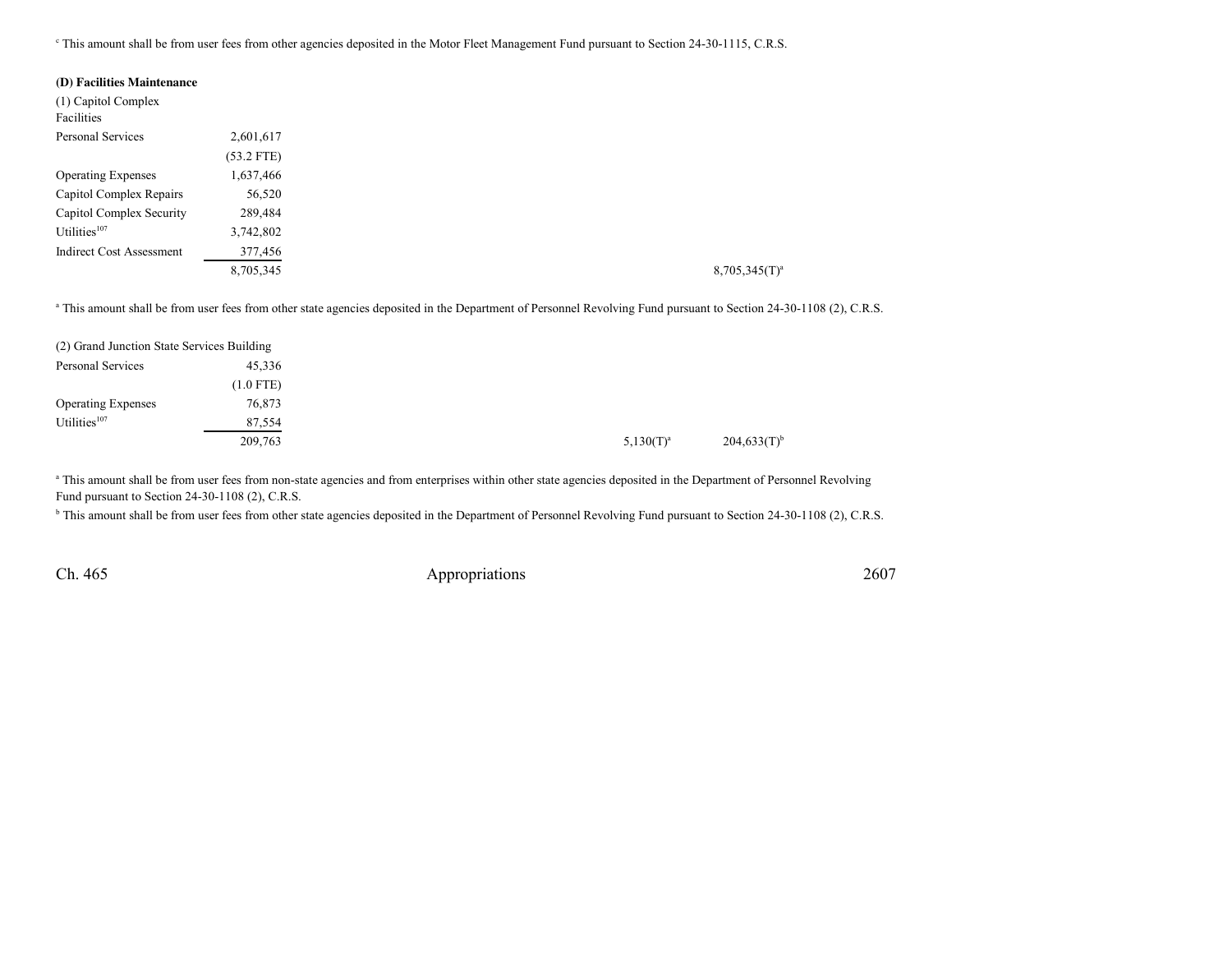| Ch. 465                   |                                      |              |                               | Appropriations                                 |                             |                                              | 2608                           |
|---------------------------|--------------------------------------|--------------|-------------------------------|------------------------------------------------|-----------------------------|----------------------------------------------|--------------------------------|
|                           |                                      |              |                               |                                                | <b>APPROPRIATION FROM</b>   |                                              |                                |
|                           | <b>ITEM &amp;</b><br><b>SUBTOTAL</b> | <b>TOTAL</b> | <b>GENERAL</b><br><b>FUND</b> | <b>GENERAL</b><br><b>FUND</b><br><b>EXEMPT</b> | <b>CASH</b><br><b>FUNDS</b> | <b>CASH</b><br><b>FUNDS</b><br><b>EXEMPT</b> | <b>FEDERAL</b><br><b>FUNDS</b> |
|                           | \$                                   | \$           | \$                            | \$                                             | \$                          | \$                                           | \$                             |
| (3) Camp George West      |                                      |              |                               |                                                |                             |                                              |                                |
| Personal Services         | 64,565                               |              |                               |                                                |                             |                                              |                                |
|                           | $(1.0$ FTE)                          |              |                               |                                                |                             |                                              |                                |
| <b>Operating Expenses</b> | 122,102                              |              |                               |                                                |                             |                                              |                                |
| Utilities <sup>107</sup>  | 434,350                              |              |                               |                                                |                             |                                              |                                |
|                           | 621,017                              |              |                               |                                                | $48,950(T)^a$               | $572,067(T)$ <sup>b</sup>                    |                                |

" This amount shall be from user fees from non-state agencies and from enterprises within other state agencies deposited in the Department of Personnel Revolving<br>Fund pursuant to Section 24-30-1108 (2), C.R.S. For informat from Correctional Industries.

<sup>b</sup> This amount shall be from user fees from other state agencies deposited in the Department of Personnel Revolving Fund pursuant to Section 24-30-1108 (2), C.R.S.

### 58,723,22163,667,362

#### **(5) FINANCE AND PROCUREMENT**

|                           | (A) State Controller's Office and Procurement Services |           |                        |
|---------------------------|--------------------------------------------------------|-----------|------------------------|
| Personal Services         | 2,961,203                                              | 710.689   | $2,250,514^{\circ}$    |
|                           |                                                        | 1.105.985 | 1,855,218 <sup>a</sup> |
|                           | $(35.5$ FTE)                                           |           |                        |
| <b>Operating Expenses</b> | 142,176                                                | 142.176   |                        |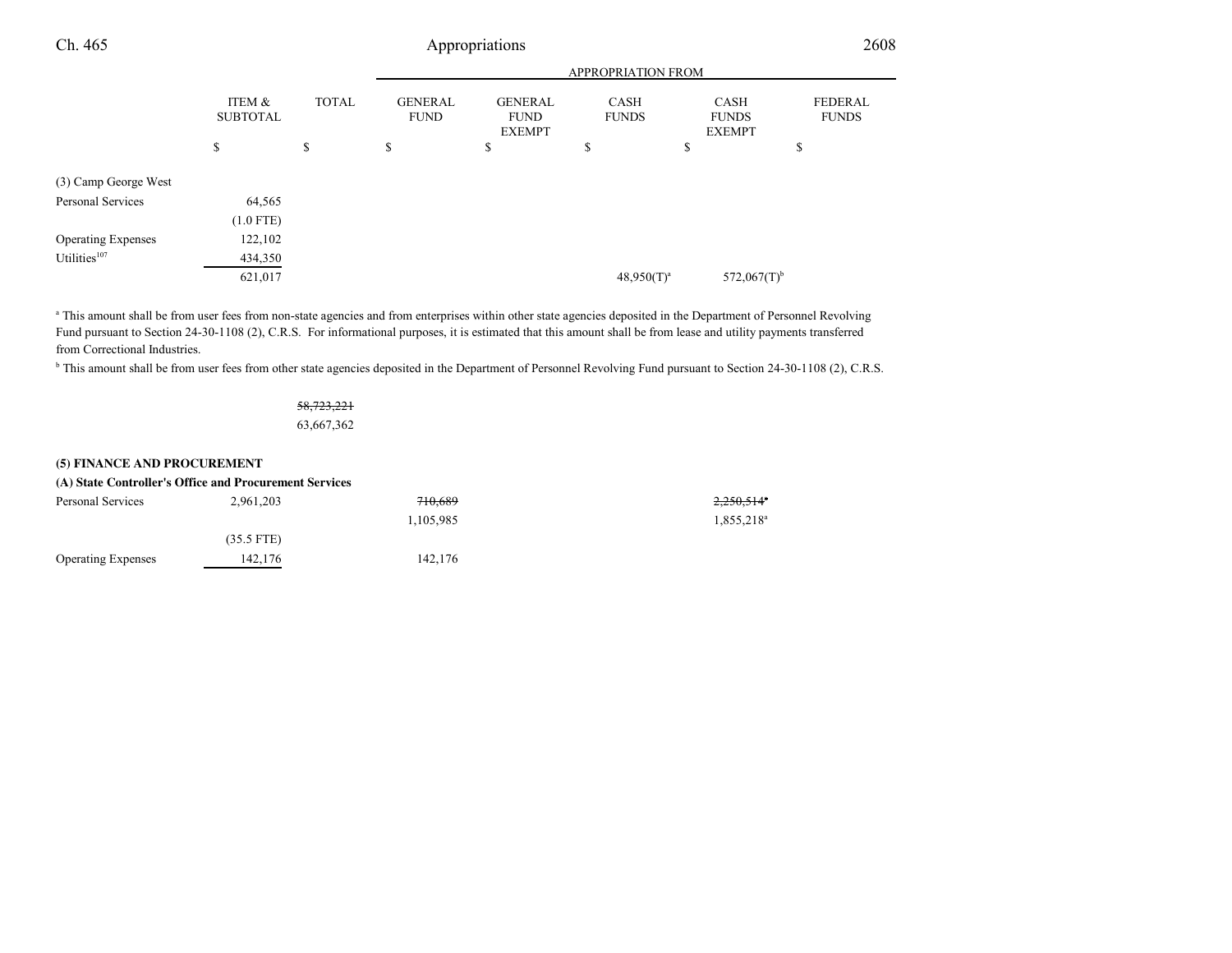### 3,103,379

<sup>a</sup> Of this amount, \$1,528,424 THIS AMOUNT shall be from rebates received from the Procurement Card Program and \$722,090 shall be from various other sources. PROGRAM.

| (B) Supplier Database     |         |                   |
|---------------------------|---------|-------------------|
| Personal Services         | 182.337 | $182,337^{\circ}$ |
|                           |         | $(3.0$ FTE)       |
| <b>Operating Expenses</b> | 43,382  | $43.382^{\rm a}$  |
|                           | 225,719 |                   |

<sup>a</sup> These amounts shall be from the Supplier Database Cash Fund created in Section 24-102-202.5 (2) (a), C.R.S.

| (C) Collections Services        |              |
|---------------------------------|--------------|
| Personal Services               | 874,777      |
|                                 | $(20.0$ FTE) |
| <b>Operating Expenses</b>       | 358,100      |
| Collection of Debts Due to      |              |
| the State                       | 20,702       |
| Private Collection Agency       |              |
| Fees                            | ,200,000     |
| <b>Indirect Cost Assessment</b> | 208,569      |
|                                 | 2,662,148    |
|                                 |              |

<sup>a</sup> This amount shall be from collection fees assessed to individuals.

 $<sup>b</sup>$  This amount shall be from collection receipts previously booked as cash.</sup>

Ch. 465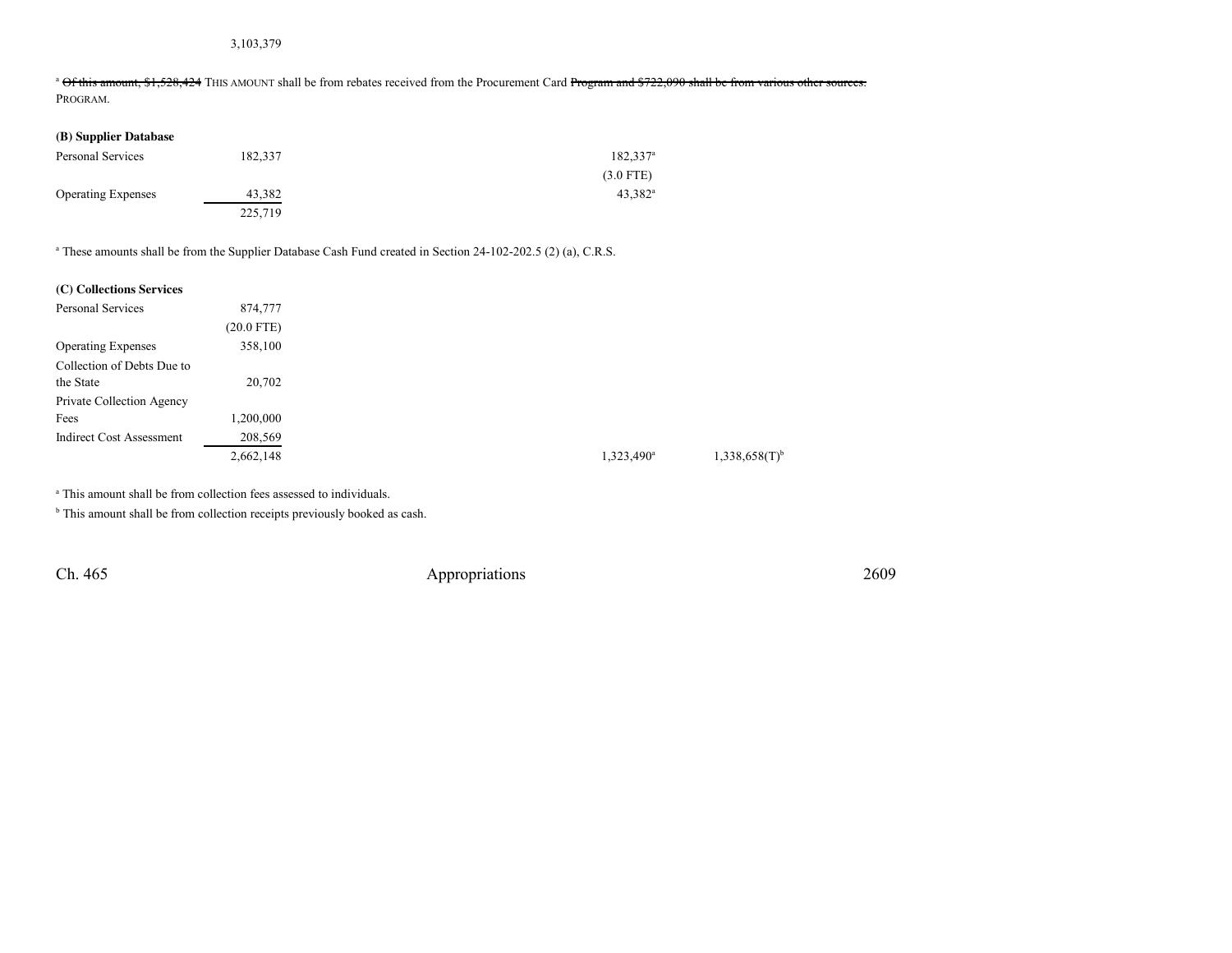| Ch. 465                                                                          | Appropriations                              |                                             |                               |                                                |                             |                                       | 2610                           |  |
|----------------------------------------------------------------------------------|---------------------------------------------|---------------------------------------------|-------------------------------|------------------------------------------------|-----------------------------|---------------------------------------|--------------------------------|--|
|                                                                                  |                                             |                                             |                               | APPROPRIATION FROM                             |                             |                                       |                                |  |
|                                                                                  | ITEM &<br><b>SUBTOTAL</b>                   | <b>TOTAL</b>                                | <b>GENERAL</b><br><b>FUND</b> | <b>GENERAL</b><br><b>FUND</b><br><b>EXEMPT</b> | <b>CASH</b><br><b>FUNDS</b> | CASH<br><b>FUNDS</b><br><b>EXEMPT</b> | <b>FEDERAL</b><br><b>FUNDS</b> |  |
|                                                                                  | $\mathbb{S}% _{n}^{X\rightarrow\mathbb{R}}$ | $\mathbb{S}% _{n}^{X\rightarrow\mathbb{R}}$ | \$                            | \$                                             | \$                          | \$                                    | \$                             |  |
| (D) Real Estate Services Program                                                 |                                             |                                             |                               |                                                |                             |                                       |                                |  |
| Coordination of Capital<br>Construction, Controlled<br>Maintenance Requests, and |                                             |                                             |                               |                                                |                             |                                       |                                |  |
| <b>Building Lease Review</b>                                                     | 514,170                                     |                                             | 514,170<br>$(6.0$ FTE)        |                                                |                             |                                       |                                |  |
|                                                                                  |                                             | 6,505,416                                   |                               |                                                |                             |                                       |                                |  |
| (6) DIVISION OF INFORMATION TECHNOLOGY                                           |                                             |                                             |                               |                                                |                             |                                       |                                |  |
| (A) Administration                                                               |                                             |                                             |                               |                                                |                             |                                       |                                |  |
| Personal Services                                                                | 400,483<br>$(6.0$ FTE)                      |                                             |                               |                                                |                             |                                       |                                |  |
| <b>Operating Expenses</b>                                                        | 6,450                                       |                                             |                               |                                                |                             |                                       |                                |  |
|                                                                                  | 406,933                                     |                                             |                               |                                                |                             | $406,933(T)^a$                        |                                |  |

<sup>a</sup> This amount shall be from user fees from other state agencies deposited in the Telecommunications Revolving Fund pursuant to Section 24-30-908 (1), C.R.S., and the Computer Services Revolving Fund created in Section 24-30-1606 (2), C.R.S.

#### **(B) Customer Services**

Personal Services 888,231 (12.0 FTE)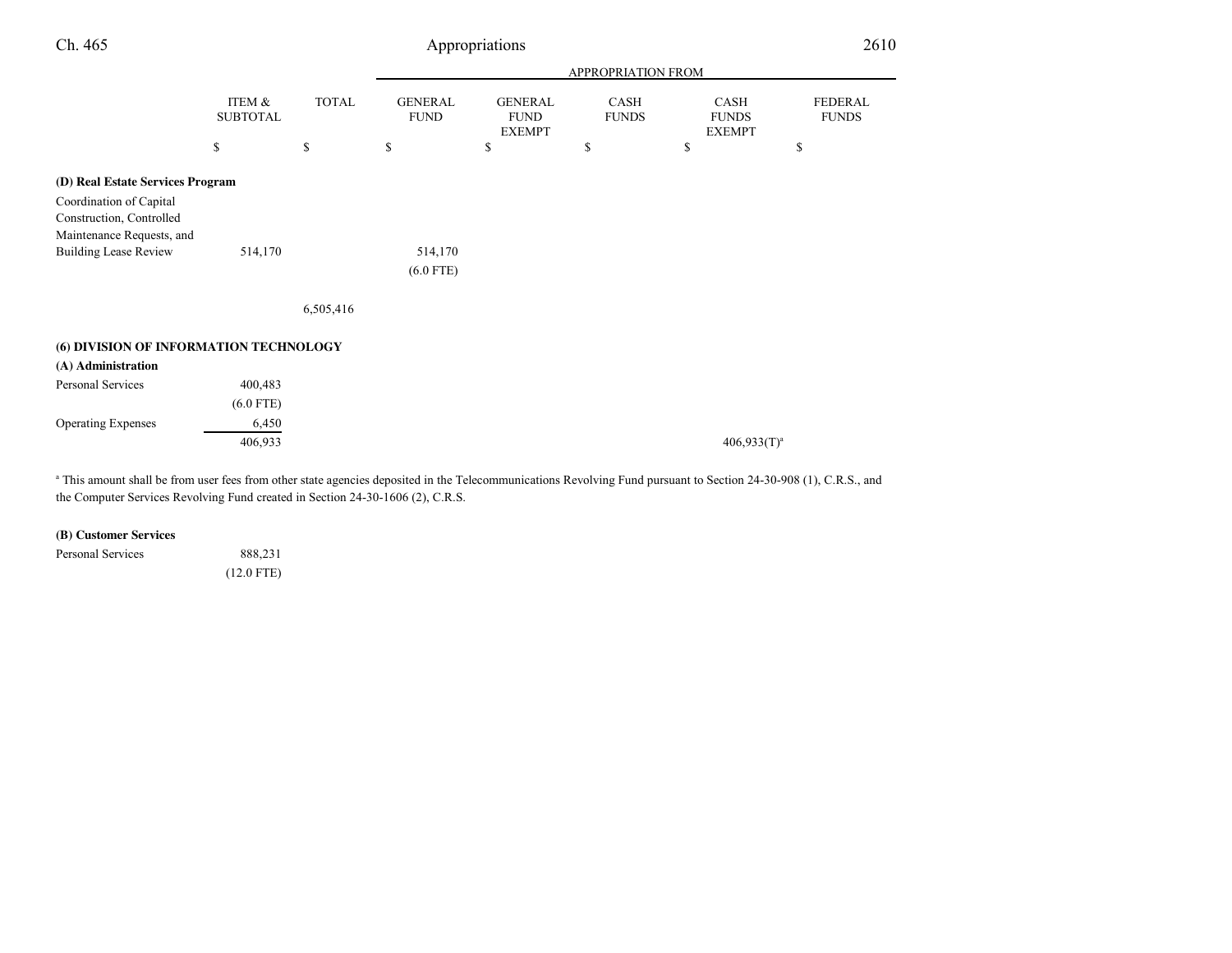| <b>Operating Expenses</b>       | 14,625<br>902,856 | $902,856(T)^a$                                                                                                                                                                                                                                                 |                   |
|---------------------------------|-------------------|----------------------------------------------------------------------------------------------------------------------------------------------------------------------------------------------------------------------------------------------------------------|-------------------|
|                                 |                   | <sup>a</sup> This amount shall be from user fees from other state agencies deposited in the Telecommunications Revolving Fund pursuant to Section 24-30-908 (1), C.R.S., and<br>the Computer Services Revolving Fund created in Section 24-30-1606 (2), C.R.S. |                   |
| (C) Order Billing               |                   |                                                                                                                                                                                                                                                                |                   |
| Personal Services               | 641,024           |                                                                                                                                                                                                                                                                |                   |
|                                 | $(10.0$ FTE)      |                                                                                                                                                                                                                                                                |                   |
| <b>Operating Expenses</b>       | 10,750            |                                                                                                                                                                                                                                                                |                   |
|                                 | 651,774           | $651,774(T)^a$                                                                                                                                                                                                                                                 |                   |
| (D) Communications Services     |                   | <sup>a</sup> This amount shall be from user fees from other state agencies deposited in the Telecommunications Revolving Fund pursuant to Section 24-30-908 (1), C.R.S.                                                                                        |                   |
| Personal Services               | 3,461,830         |                                                                                                                                                                                                                                                                |                   |
|                                 | $(46.0$ FTE)      |                                                                                                                                                                                                                                                                |                   |
| <b>Operating Expenses</b>       | 134,631           |                                                                                                                                                                                                                                                                |                   |
| Training                        | 22,000            |                                                                                                                                                                                                                                                                |                   |
| Utilities                       | 165,002           |                                                                                                                                                                                                                                                                |                   |
| Snocat Replacement              | 230,520           |                                                                                                                                                                                                                                                                |                   |
| Local Systems Development       | 121,000           |                                                                                                                                                                                                                                                                |                   |
| <b>Indirect Cost Assessment</b> | 433,320           |                                                                                                                                                                                                                                                                |                   |
|                                 | 4,568,303         | 3,998,953 <sup>b</sup><br>$448.350(T)^a$                                                                                                                                                                                                                       | $121,000^{\circ}$ |

<sup>a</sup> Of this amount, \$446,188 shall be from the Division of Wildlife, and \$2,162 shall be from the Colorado State Lottery.

Ch. 465

Appropriations <sup>2611</sup>

3  $448,350(T)^a$   $3,998,953^b$  121,000<sup>c</sup>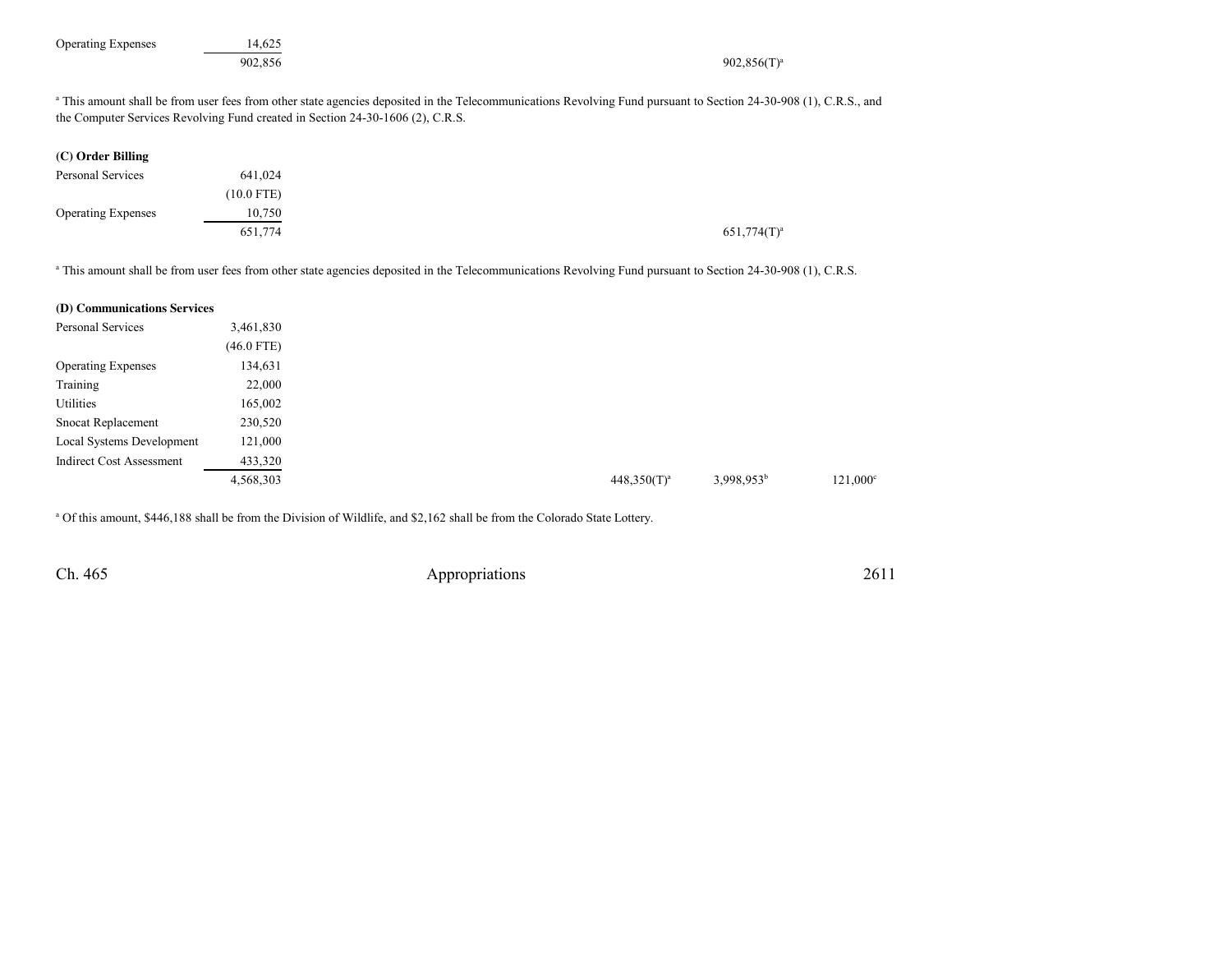|                           |              | APPROPRIATION FROM            |                        |                             |                             |                                |
|---------------------------|--------------|-------------------------------|------------------------|-----------------------------|-----------------------------|--------------------------------|
| ITEM &<br><b>SUBTOTAL</b> | <b>TOTAL</b> | <b>GENERAL</b><br><b>FUND</b> | GENERAL<br><b>FUND</b> | <b>CASH</b><br><b>FUNDS</b> | <b>CASH</b><br><b>FUNDS</b> | <b>FEDERAL</b><br><b>FUNDS</b> |
|                           |              |                               | <b>EXEMPT</b>          |                             | <b>EXEMPT</b>               |                                |
|                           |              |                               |                        |                             |                             |                                |

<sup>b</sup> Of this amount,  $\frac{63,507,802(f)}{3,211,668(f)}$  shall be from user fees from other state agencies,  $\frac{6425,000}{271,134}$  shall be from reserves in the Public Safety Communications Trust Fund created in Section 24-30-908.5, C.R.S., and \$66,151(T) shall be from the Department of Public Health and Environment from unexpended moneys in the Emergency Medical Services Account within the Highway Users Tax Fund that are not distributed to counties pursuant to Section25-3.5-603 (3), C.R.S.

c This amount reflects funds anticipated to be received from the National Oceanic and Atmospheric Administration and is shown for informational purposes only.

| (E) Network Services               |              |               |                              |
|------------------------------------|--------------|---------------|------------------------------|
| Personal Services                  | 1,468,158    |               |                              |
|                                    | $(17.0$ FTE) |               |                              |
| Operating Expenses <sup>107a</sup> | 16,200,371   |               |                              |
| Toll-free Telephone Access         |              |               |                              |
| to Members of the General          |              |               |                              |
| Assembly                           | 25,000       |               |                              |
| <b>Indirect Cost Assessment</b>    | 46,410       |               |                              |
|                                    | 17,739,939   | $1,864,215^a$ | $15,875,724(T)$ <sup>b</sup> |
|                                    |              |               |                              |

<sup>a</sup> This amount shall be from user fees from non-state agencies deposited in the Telecommunications Revolving Fund pursuant to Section 24-30-908 (1), C.R.S. Of this amount, it is estimated that \$1,200,000 shall be from user fees from non-state agencies, \$368,255(T) shall be from the Division of Wildlife, \$238,717(T) shall befrom the Colorado State Lottery, and \$57,243(T) shall be from Correctional Industries.

<sup>b</sup> This amount shall be from user fees from other state agencies deposited in the Telecommunications Revolving Fund pursuant to Section 24-30-908 (1), C.R.S.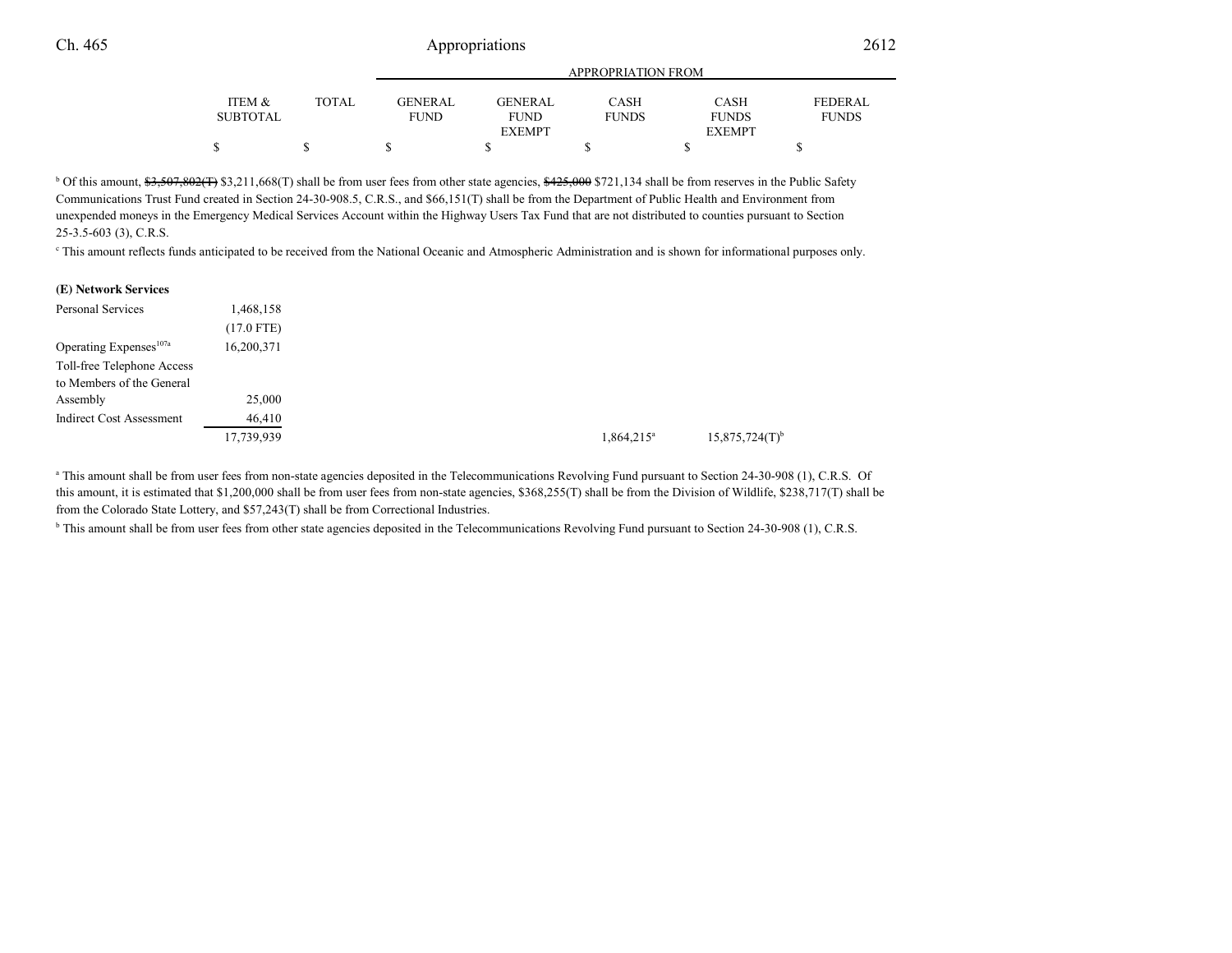| (F) Computer Services           |              |
|---------------------------------|--------------|
| Personal Services               | 2,655,746    |
|                                 | $(40.8$ FTE) |
| <b>Operating Expenses</b>       | 6,181,350    |
| Rental, Lease, or               |              |
| Lease/Purchase of Central       |              |
| Processing Unit                 | 336,034      |
| <b>Indirect Cost Assessment</b> | 566,864      |
|                                 | 9,739,994    |

<sup>a</sup> This amount shall be from user fees from non-state agencies deposited in the Computer Services Revolving Fund pursuant to Section 24-30-1606 (2), C.R.S. Of this amount, it is estimated that \$120,479(T) shall be from the Division of Wildlife, \$4,680(T) shall be transferred from the Colorado State Lottery, and \$2,328 shall befrom various local governments.

<sup>b</sup> This amount shall be from user fees from other state agencies deposited in the Computer Services Revolving Fund pursuant to Section 24-30-1606 (2), C.R.S.

| (G) Information and Archival Services |             |         |                       |                          |
|---------------------------------------|-------------|---------|-----------------------|--------------------------|
| Personal Services                     | 485,687     |         |                       |                          |
|                                       | $(9.0$ FTE) |         |                       |                          |
| <b>Operating Expenses</b>             | 56,794      |         |                       |                          |
|                                       | 542.481     | 419,759 | $78.669$ <sup>a</sup> | $44.053(T)$ <sup>b</sup> |

<sup>a</sup> This amount shall be from user fees from non-state agencies.

<sup>b</sup> This amount shall be from user fees from state agencies.

### **(H) Technology Management Unit**

| Personal Services | 2,810,279    |  |
|-------------------|--------------|--|
|                   | $(34.5$ FTE) |  |

Ch. 465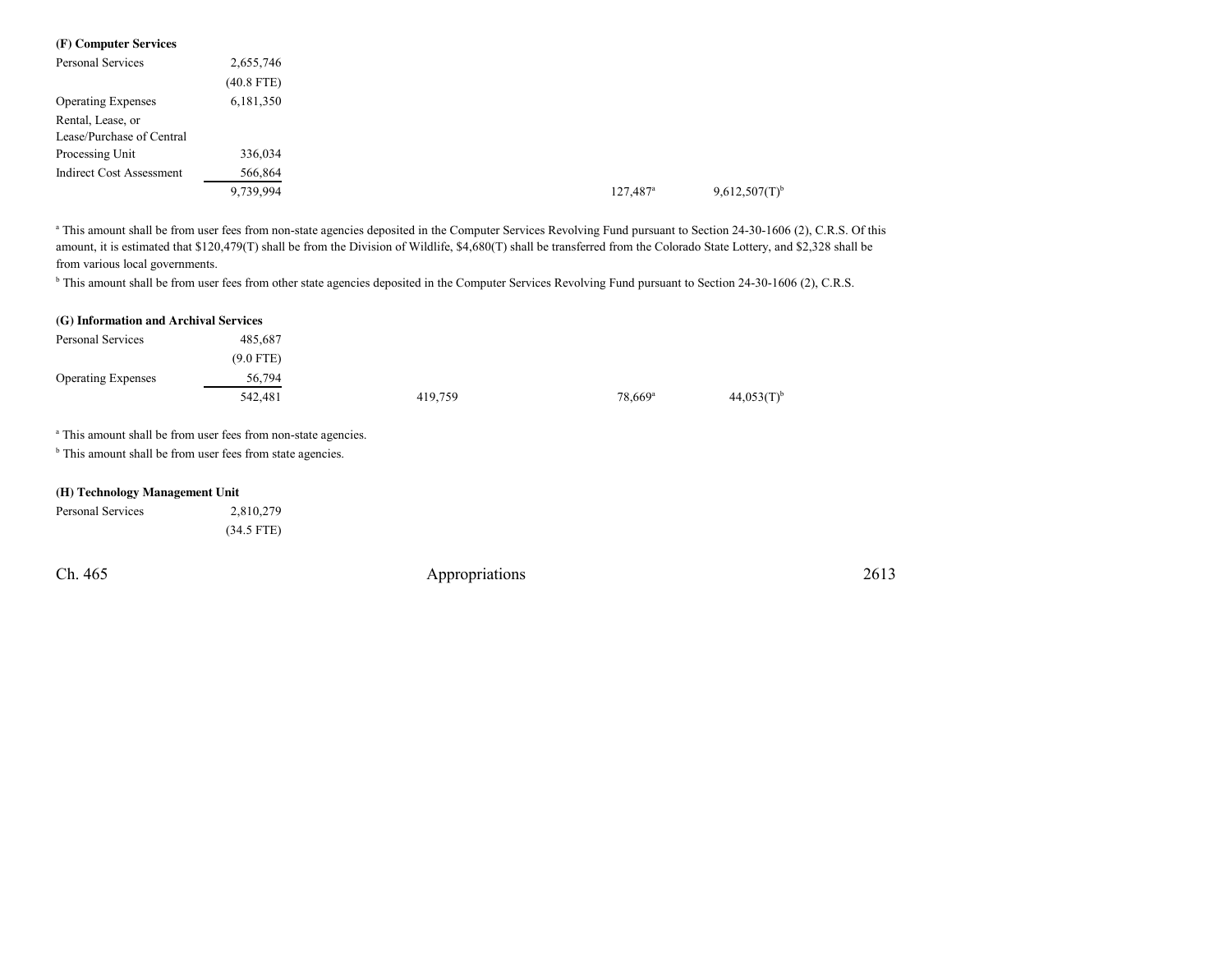| Ch. 465                                                                   |                           |               |                               | Appropriations                                 |                             |                                              | 2614                           |
|---------------------------------------------------------------------------|---------------------------|---------------|-------------------------------|------------------------------------------------|-----------------------------|----------------------------------------------|--------------------------------|
|                                                                           |                           |               |                               |                                                | <b>APPROPRIATION FROM</b>   |                                              |                                |
|                                                                           | ITEM &<br><b>SUBTOTAL</b> | <b>TOTAL</b>  | <b>GENERAL</b><br><b>FUND</b> | <b>GENERAL</b><br><b>FUND</b><br><b>EXEMPT</b> | <b>CASH</b><br><b>FUNDS</b> | <b>CASH</b><br><b>FUNDS</b><br><b>EXEMPT</b> | <b>FEDERAL</b><br><b>FUNDS</b> |
|                                                                           | \$                        | \$            | \$                            | \$                                             | \$                          | \$                                           | \$                             |
| <b>Operating Expenses</b>                                                 | 295,871                   |               |                               |                                                |                             |                                              |                                |
|                                                                           | 3,106,150                 |               | 3,106,150                     |                                                |                             |                                              |                                |
|                                                                           |                           | 37,658,430    |                               |                                                |                             |                                              |                                |
| (7) ADMINISTRATIVE COURTS                                                 |                           |               |                               |                                                |                             |                                              |                                |
| Personal Services                                                         | 3,008,208                 |               |                               |                                                |                             |                                              |                                |
|                                                                           | $(39.0$ FTE)              |               |                               |                                                |                             |                                              |                                |
| <b>Operating Expenses</b>                                                 | 151,367                   |               |                               |                                                |                             |                                              |                                |
| <b>Indirect Cost Assessment</b>                                           | 215,330                   |               |                               |                                                |                             |                                              |                                |
|                                                                           |                           | 3,374,905     |                               |                                                | $28,546^a$                  | $3,346,359(T)$ <sup>b</sup>                  |                                |
| <sup>a</sup> This amount shall be from user fees from non-state agencies. |                           |               |                               |                                                |                             |                                              |                                |
| <sup>b</sup> This amount shall be from user fees from state agencies.     |                           |               |                               |                                                |                             |                                              |                                |
| <b>TOTALS PART XV</b>                                                     |                           |               |                               |                                                |                             |                                              |                                |
| (PERSONNEL) <sup>4,5</sup>                                                |                           | \$175,050,541 | \$10,094,551                  |                                                | \$12,272,608"               | \$152,562,382 <sup>e</sup>                   | 121,000                        |
|                                                                           |                           | \$181,094,943 | \$10,757,094                  |                                                | $$14,676,758$ <sup>a</sup>  | \$155,540,091 <sup>a</sup>                   |                                |

<sup>a</sup> Of these amounts,  $$157,206,736$  \$162,687,797 contains a (T) notation.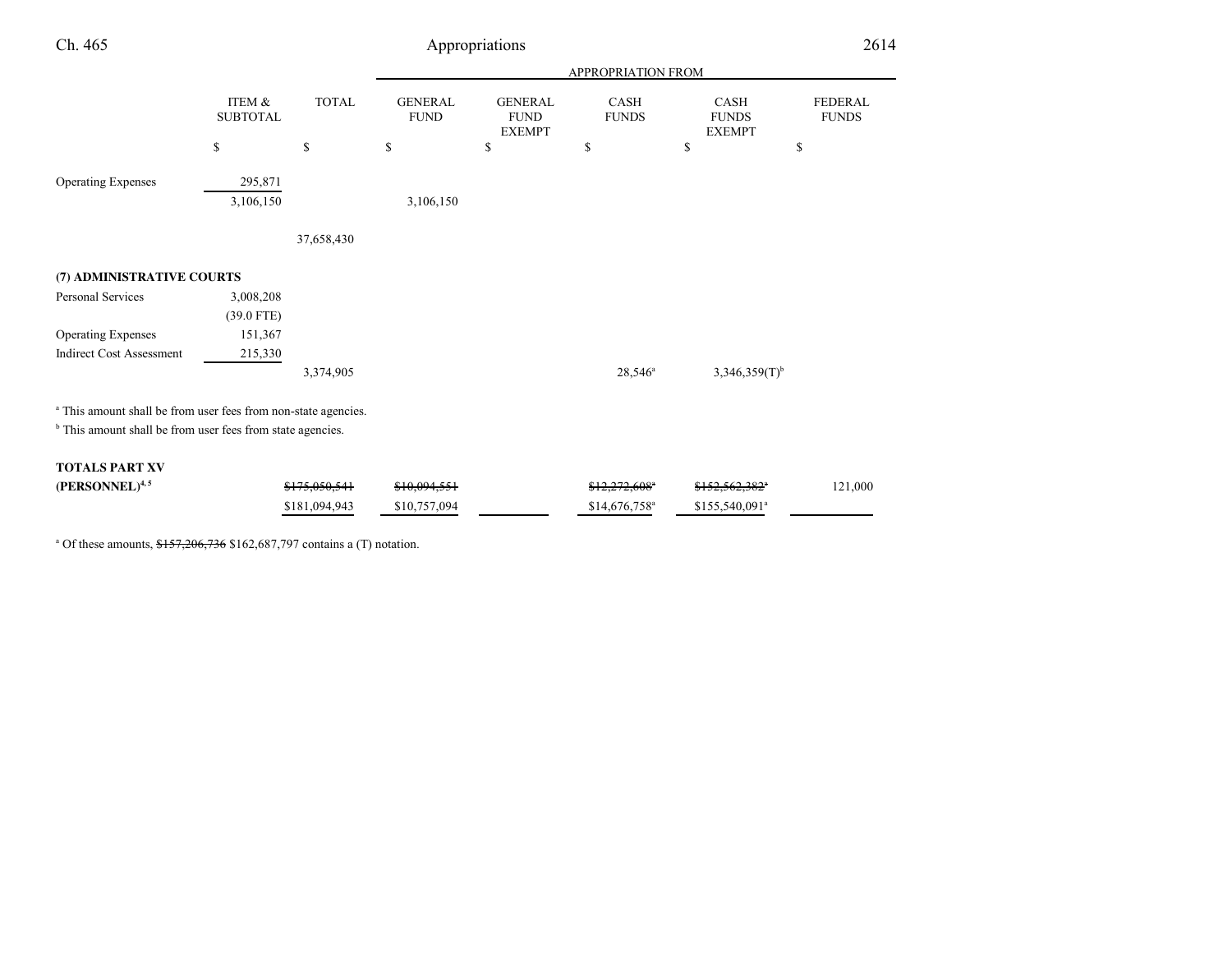**FOOTNOTES** -- The following statements are referenced to the numbered footnotes throughout section 2.

- <sup>4</sup> All Departments, Totals -- The General Assembly requests that copies of all reports requested in other footnotes contained in this act be delivered to the Joint Budget Committee and the majority and minority leadership in each house of the General Assembly.
- <sup>5</sup> All Departments, Totals -- Every Department is requested to submit to the Joint Budget Committee information on the number of additional federal and cash funds exempt FTE associated with any federal grants or private donations that are applied for or received during FY 2007-08.The information should include the number of FTE, the associated costs (such as workers' compensation, health and life benefits, need foradditional space, etc.) that are related to the additional FTE, the direct and indirect matching requirements associated with the federal grantor donated funds, the duration of the grant, and a brief description of the program and its goals and objectives.
- <sup>20</sup> Governor Lieutenant Governor State Planning and Budgeting, Office of State Planning and Budgeting; and Department of Personnel and Administration, Division of Human Resources, Human Resource Services -- The Department of Personnel and Administration shall complywith the statutory provisions of Section 24-50-110 (1)(d), C.R.S., and is requested to provide other state departments with the information necessary to comply with this statute. The Office of State Planning and Budgeting and the Department of Personnel and Administration are requested to work with the departments to improve the timeliness and accuracy of information about state personnel. Improvements, at a minimum, should include: updating personnel information on a centralized computerized database; accurate reporting of filled FTE positions; number of reclassifications that are approved; turnover rates by agency; tracking of FTE positions funded to FTE positions filled; an accurate count of part-time and temporary FTE positions; and elimination of unused FTE positions. The Department of Personnel and Administration and the Office of State Planning and Budgeting are requested to submit a consolidated statewide personnel report to the General Assembly by September 1, 2007. This report should include, by line item and department, a summary of vacant positions, the length of time eachposition has been vacant, and the number of reclassifications that were approved in FY 2006-07.
- <sup>107</sup> Department of Personnel and Administration, Central Services, Facilities Maintenance, Capitol Complex Facilities, Utilities; Grand Junction State Services Building, Utilities; Camp George West, Utilities; Finance and Procurement, Real Estate Services Program, Coordination ofCapital Construction, Controlled Maintenance Requests, and Building Lease Review -- The Department of Personnel and Administration is requested to coordinate a statewide review and summary of utility costs contained in the budget. This review should include, but not necessarily be limited to, information on the steps taken in FY 2006-07 and FY 2007-08 to address efficiencies in utility programs, areas where the state can save money on utility expenditures through efficiencies, where available, and a report on all utility cost savings contractsnegotiated through the statutory authority granted in section 24-30-2003, C.R.S. This report should contain information on contracts entered

Ch. 465